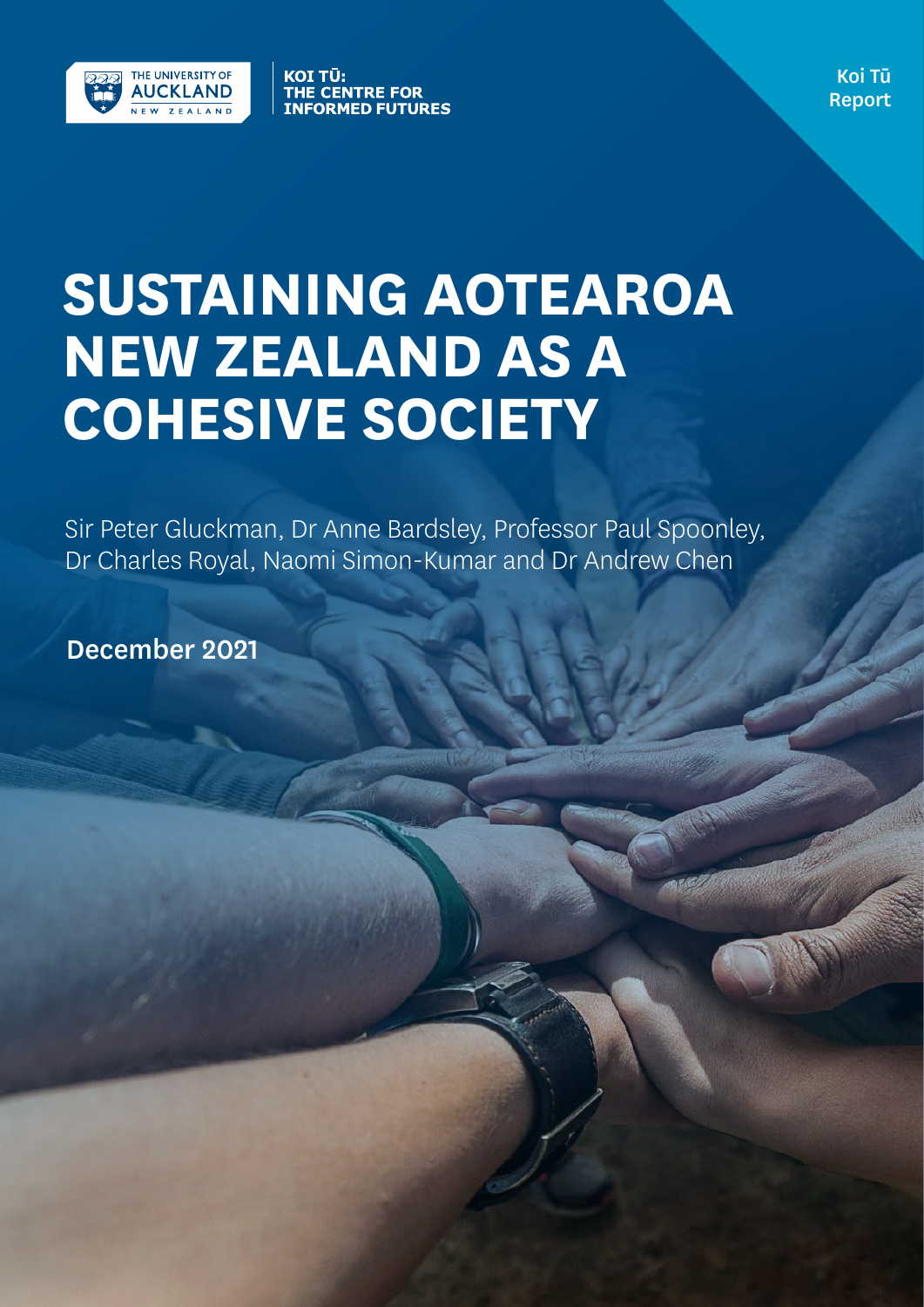

#### KOI TŪ: **THE CENTRE FOR INFORMED FUTURES**

We are an independent and non-partisan think tank and research centre based at the University of Auckland with associate members across New Zealand and the world.

We undertake transdisciplinary research and analysis, and generate knowledge, commentary, and tools to address critical long-term national and global challenges arising from rapid and far-reaching social, economic, technological and environmental change.

#### **Authors**



Distinguished Professor Sir Peter Gluckman is the Director of Koi Tū: The Centre for Informed Futures and the President of the International Science Council.



Dr Anne Bardsley is the Deputy Director of Koi Tū: The Centre for Informed Futures.



Distinguished Emeritus Professor Paul Spoonley is the former Pro Vice-Chancellor of the College of Humanities and Social Sciences at Massey University, and an Academic Associate of Koi Tū: The Centre for Informed Futures.



Te Ahukaramū Charles Royal is a Strategic Advisor Māori for Koi Tū: The Centre for Informed Futures. He belongs to Marutūahu, Ngāti Raukawa and Ngā Puhi.



Naomi Simon-Kumar is the Programme Officer for the International Network of Government Science Advice hosted by Koi Tū: The Centre for Informed Futures.



Dr Andrew Chen is a Research Fellow with an interest in the intersection of digital technology, public policy, and ethics at Koi Tū: The Centre for Informed Futures.

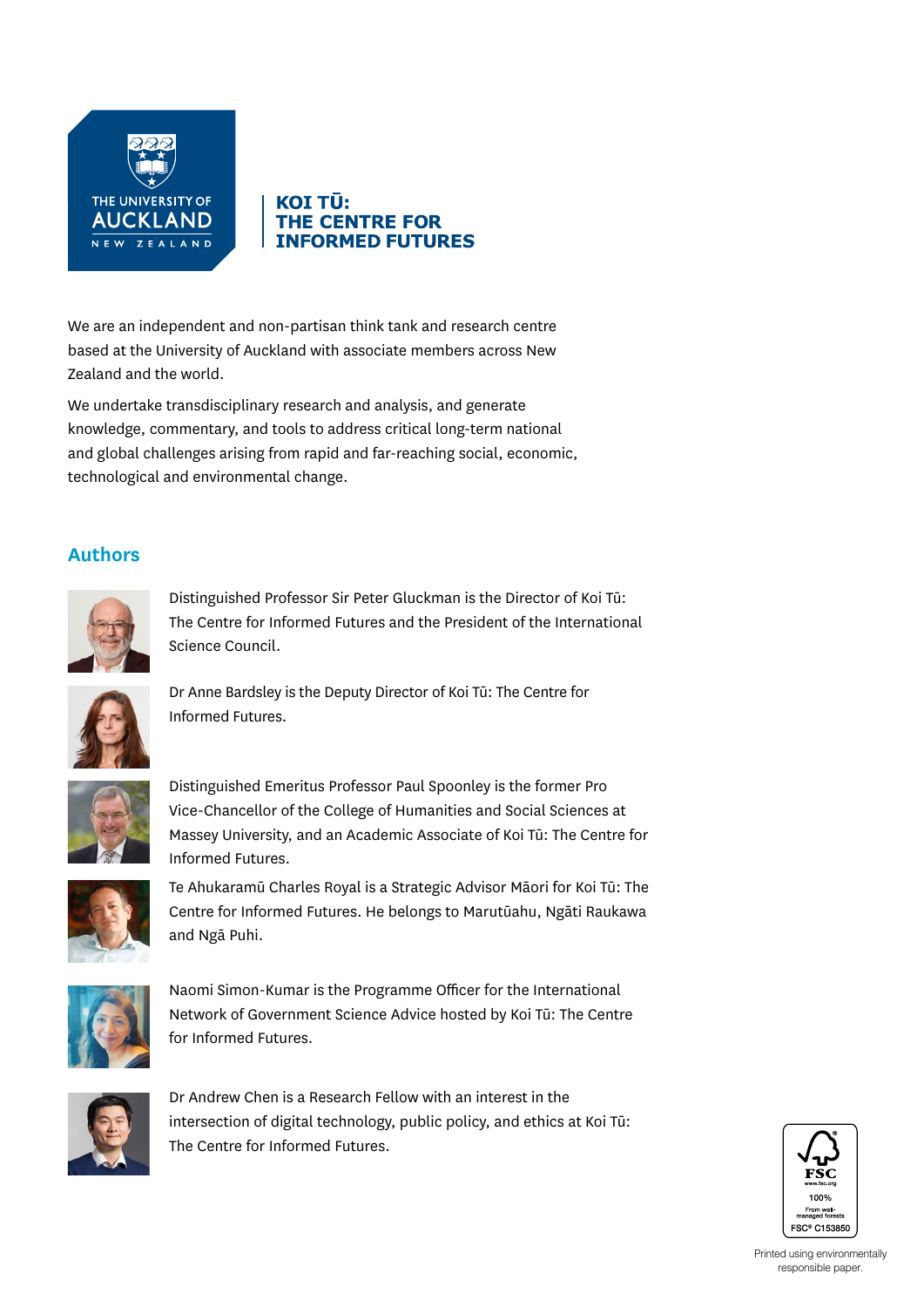# **CONTENTS**

#### **2 [Executive summary](#page-3-0)**

- **4 [Sustaining Aotearoa New Zealand as a cohesive society](#page-5-0)**
- [4 Why focus on social cohesion?](#page-5-0)
- [4 Beyond semantics: What is social cohesion?](#page-5-0)
- [7 The critical importance of societal cohesion](#page-8-0)
- [8 The evolution of social cohesion](#page-9-0)
- [9 Social cohesion and the State](#page-10-0)
- [10 The internet, new media and social cohesion](#page-11-0)
- [11 In diverse societies, diverse factors matter](#page-12-0)
- [12 Values, emotion and politics](#page-13-0)
- [13 Factors affecting social cohesion](#page-14-0)
- [16 Threats to social cohesion](#page-17-0)
- **17 [Conclusion](#page-18-0)**
- **18 [Acknowledgements](#page-19-0)**
- **19 [References](#page-20-0)**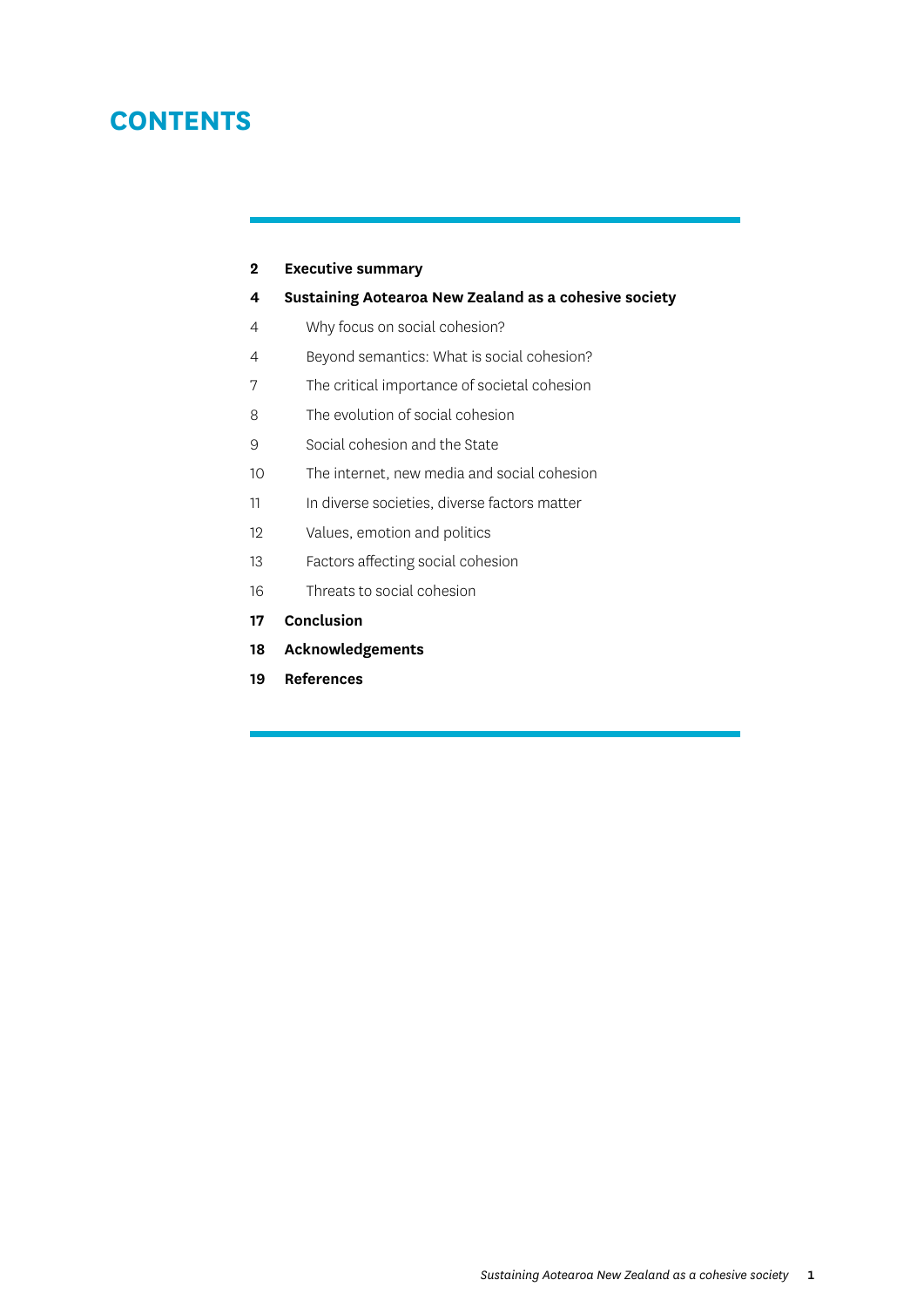# <span id="page-3-0"></span>**EXECUTIVE SUMMARY**

Liberal democracy is a form of government that has evolved to ensure that, while the decisions made by a society may affect its citizens variably, those decisions are assumed to be made by accountable decision-makers such that they are fair and will lead to the greater good of society as a whole. Those who elect the decision-makers are presumed to base their choices on facts and evidence, not misinformation, and to have access to clear information about the policies and values of those they may elect. Such a presumption can no longer be assured.

A modern liberal democracy can only function effectively and act with integrity for the benefit of its citizens if there is trust and accountability between the structures and institutions that perform various governing functions, and those who are governed (referred to as *vertical trust*). Contemporary liberal democratic societies are comprised of individuals and groups with differing histories, identities, values and worldviews, who also need to trust each other sufficiently to cooperate (*horizontal trust*). Vertical and horizontal trust are interdependent, and both are essential for a cohesive democratic society. The challenges of Covid-19 have highlighted the importance of each of these dimensions.

The term social cohesion has been used widely and variably in policy, academic, and other circles.

This paper adopts a broad definition, characterising social cohesion in a democratic society depending on:

- Sufficient levels of trust and respect between those who are governed and the institutions and individuals who they empower to govern them;
- Sufficient trust and respect between all the components of a society (which by inference reflects a diverse set of identities, worldviews, values, beliefs, and interests) to foster cooperation for the good of society as a whole;
- Institutions and structures that promote trust and respect for and between all members of society; and allowing
- Belonging, inclusion, participation, recognition, and legitimacy to be universally possible.

Social cohesion is critical to our well-being, both collectively and individually. This is because humans evolved as social animals living in increasingly complex collectives, which came to depend on institutions to sustain their social well-being and cohesion. Social cohesion provides the basic construct of highly functioning and complex societies that work for the benefit of their citizens.

There is a tendency to take social cohesion for granted and to overlook contemporary pressures and rapid changes, including technological developments, that present serious challenges to the behavioural, social and civic institutions that underpin social cohesion. This paper explores why social cohesion is important and why the concept needs both a policy and research focus.

The paper examines the characteristics of social cohesion and the factors that help to strengthen or weaken it, summarising the results of an international study, led by Koi Tū and involving experts from a broad range of disciplines and geographical locations. The importance of each of these factors will vary according to context and to the individuals and groups in question. In the face of the significant challenges ahead, the commonalities and differences across a society in the factors that influence societal cohesion and resilience need to be understood and addressed. We discuss what this may mean specifically in the context of Aotearoa New Zealand.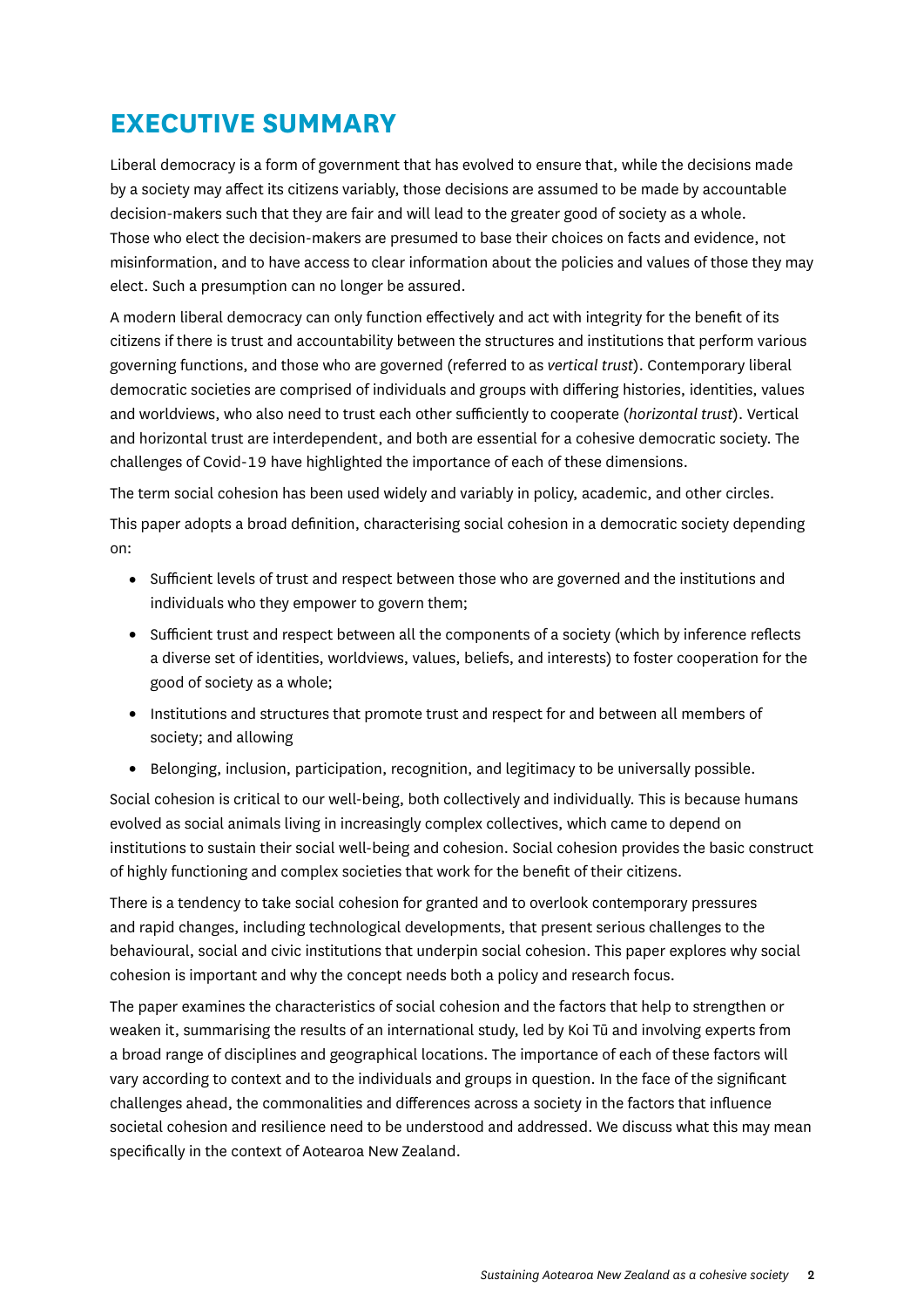Societies and their governance structures are confronting challenges including entrenched and growing inequalities, rapidly emerging technologies, environmental degradation, climate change, and other pressures. For New Zealand, we must recognise the unique challenges of the country's bicultural foundations, the manifest inequalities that have deepened over recent decades, and the realities of an increasingly diverse and multicultural society. This includes serious inequalities in education and consequent employment opportunities, as well as unequal access to healthcare. These challenges already threaten to undermine our social cohesion and collective well-being, and must be addressed openly and conscientiously.

There have been significant shifts in the roles of values and emotions in shaping individual political identities in recent times, likely fuelled by the polarising effects of media, technology, and misinformation. The liberal democratic system has traditionally been based on citizens choosing between parties that reflect different ideologies, values and worldviews. However, this alignment of values and preferences is being increasingly replaced by emotion as the basis of political and civic action, at least in some countries. This phenomenon is termed 'affective polarisation'. The emotions of anger, fear, and hatred of others have emerged in the public square, most obviously in the USA, but New Zealand may be trending in that direction, arguably accelerated by some responses to actions taken to address the Covid-19 pandemic.

One major challenge to social cohesion is the rapid emergence of the relatively ungoverned virtual world. On one hand, the internet has empowered some groups by enhancing communication and knowledge access. On the other, it has provided opportunities to cultivate and disseminate misinformation and disinformation, and to increase polarisation. The arrival of powerful and effective ways of anonymously transmitting *ad hominem* attacks has undermined the traditional institutions on which all societies rely to sustain cooperation and respect. The emergence of the Internet of Things, virtual reality, and the metaverse, along with the development of new economies and networks enabled by cryptocurrencies, is rapidly altering the constraints which helped glue societies together.

While the purpose of this paper is not to forecast the future, governments and society would be unwise to minimise the risks ahead. For example, governments need to place the opportunities and challenges of the digital future more centrally and to consider them through the lens of sustaining or undermining social cohesion. Not doing so may threaten democracy itself, seeing it replaced by a more autocratic form of governance. Societies could fracture in ways that undermine their very essence and identity.

The institutions that assure vertical trust between State and citizen may need rethinking in the liberal democracies, including within Aotearoa New Zealand. This potentially involves shifting the traditional exclusive reliance on parliamentary structures to include new forms of deliberative and participatory democracy, which can help to address inequalities and disempowerment, and to create a sense of fairness and safety, especially when used at the local level.

Horizontal trust requires the enhancing of transcultural competencies and understandings, tackling disinformation, and returning civility to the public square. Our analysis of the threats to social cohesion identifies many other areas where proactive measures could help to sustain and enhance our sense of society.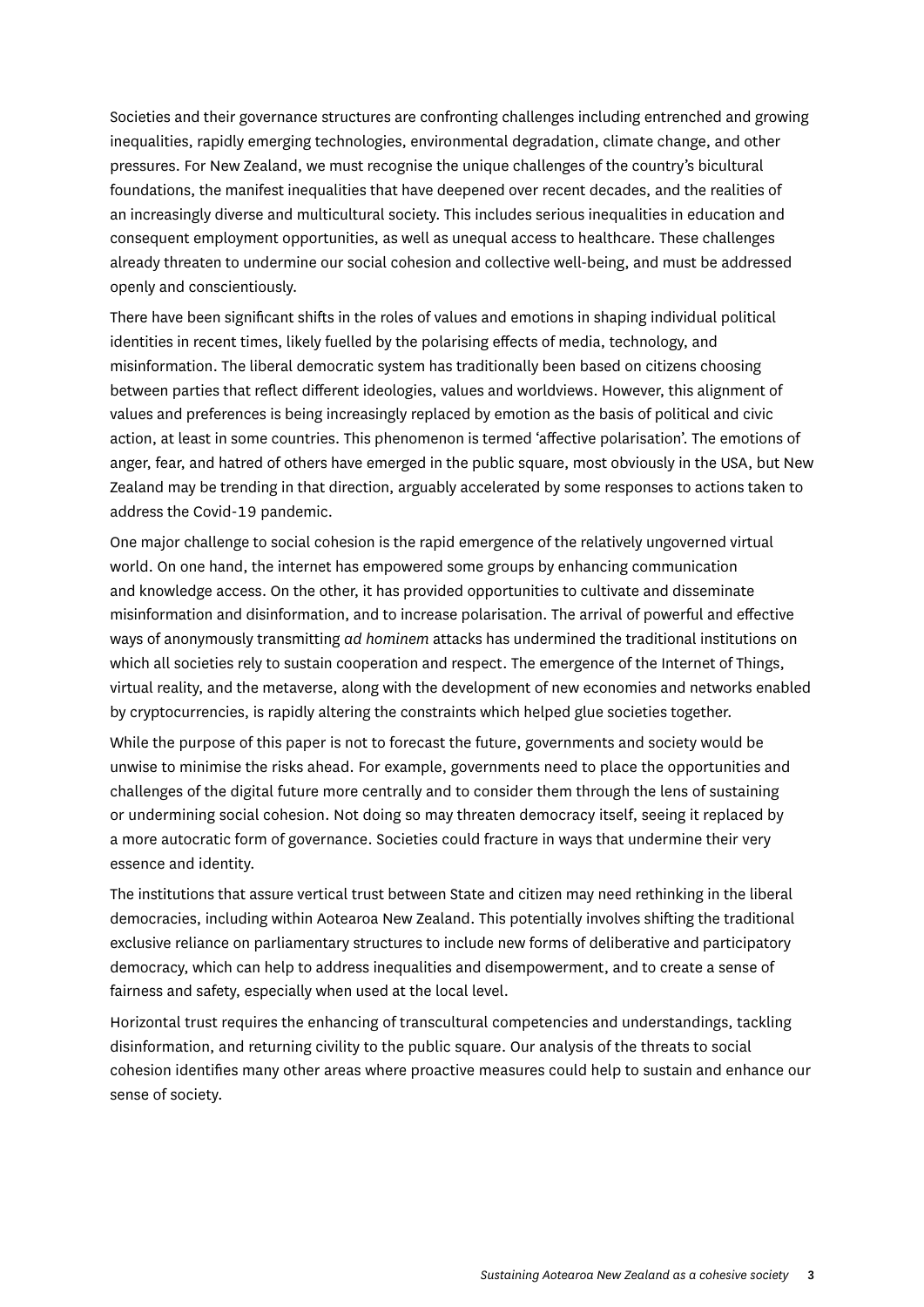# <span id="page-5-0"></span>**SUSTAINING AOTEAROA NEW ZEALAND AS A COHESIVE SOCIETY**

## **Why focus on social cohesion?**

We are living in a world of accelerating and unrelenting change. Change has been a feature in the evolution of human societies, particularly since the introduction of agrarian production and settlement, but never has it been so rapid and pervasive across almost every aspect of our lives. Climate warming, ecological degradation, demographic change, global power shifts, the transformation of economies, and trends in technology use and misuse are all placing compounding pressure on individuals, societies, and their governance institutions. Societies only function well when they exhibit a level of cohesiveness that allows them to work for the mutual benefit of all their diverse members, despite differing world views, identities, and values. Societal well-being therefore depends on maintaining social cohesion.

Many societies, and especially their core institutions, are struggling to respond to a broad range of transformations and changing expectations. The legitimacy of liberal democracies and their institutions is increasingly being questioned. None are particularly well prepared for the potential radical shifts in the nature of human interactions, nor for the impacts on societal institutions that the evolution of digital and virtual technologies will enable, particularly in the context of issues such as climate change that have increasingly existential significance and impact.

Starting long before SARS-CoV-2 began its race through the global population, societies were confronting an array of interconnected rapid changes. Against the background of the Covid-19 pandemic, these major ongoing technological, demographic, economic, social, geopolitical, and environmental changes continue to challenge individual and societal resilience in profound ways. The rapidly changing digital milieu, exemplified by the emergence of virtual reality (the metaverse) and the supranational nature of how large technology companies and platforms operate, creates even greater challenges for societal well-being (Anderson & Rainie, 2018; Arogyaswamy, 2020).

To date, our human experience and capabilities have done little to prepare us for the long-term disruption and uncertainty brought on by these transformations. Nonetheless, the pandemic revealed our remarkable adaptability, as was reflected in the speed at which the world pivoted to new ways of working, socialising, shopping and consuming, accessing healthcare and other services, and other aspects of daily living. But it also highlighted and exacerbated existing inequalities, leaving many individuals, communities, and nations struggling to cope.

## **Beyond semantics: What is social cohesion?**

The term social cohesion has been increasingly used over the last three decades and arguably sometimes misused. Different actors and agencies within the New Zealand policy community have used the term variably. Given its centrality to how a society functions, and to policy settings and collective decision-making processes, it is important that we be clear about what the term means. While this may seem to be a semantic matter, it is in fact critical (Chan et al., 2006).

The term has been interpreted narrowly in relation to the terrorist event in Christchurch (Royal Commission, 2020), implying that the actions of a lone actor terrorist against the Muslim community was related to the state of our social cohesion. While political and ideological movements can lead to antisocial violence, the behaviour of lone actors, even if ideologically inspired, is not necessarily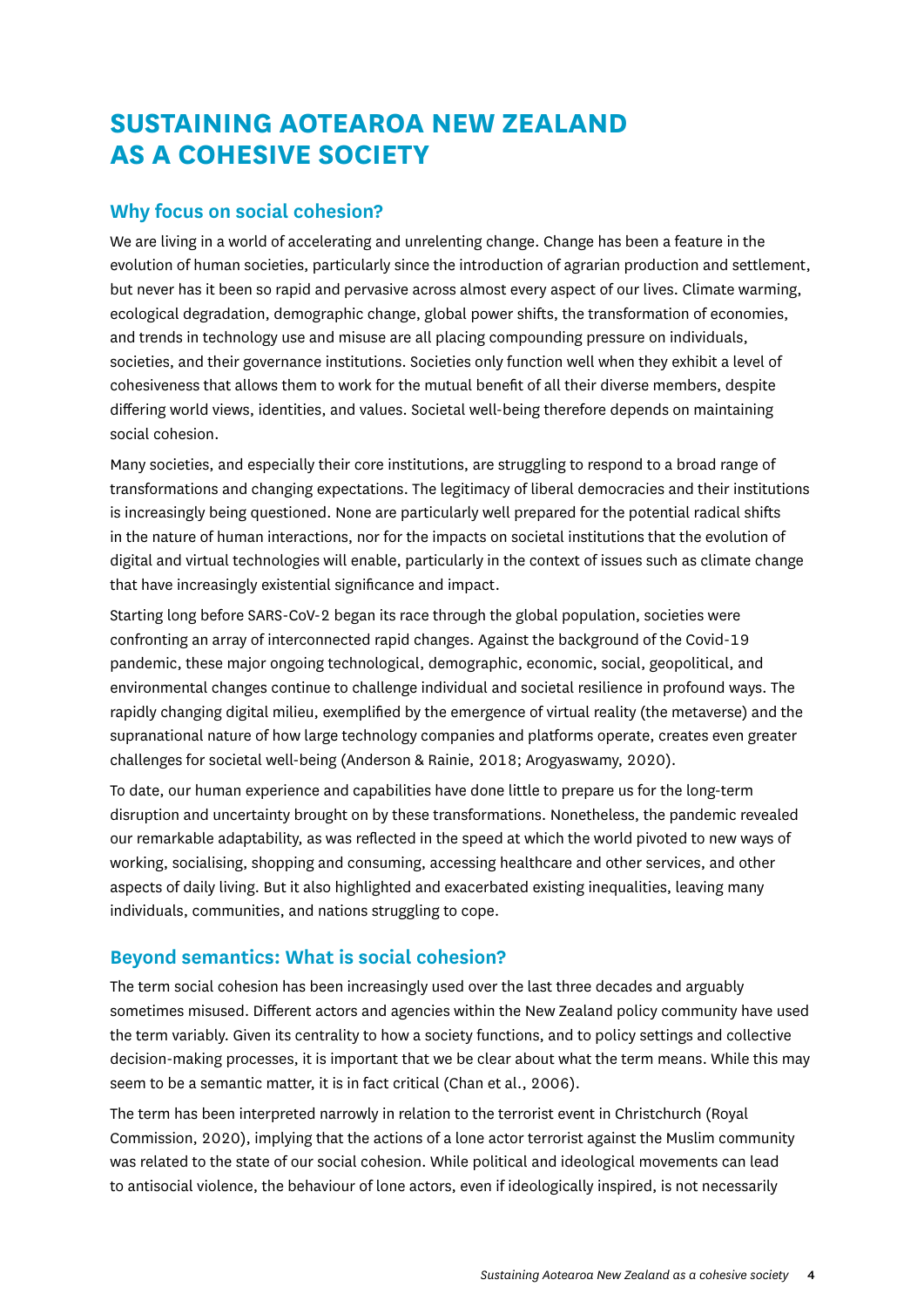a reflection on society's cohesion or integrity (Gill et al., 2014; Groarke, 2021). It is important to eliminate and minimise the risk of violent extremism, but that is not the primary reason to emphasise social cohesion (Husband & Alam, 2011). Rather, social cohesion should be supported because it is essential to our collective well-being and that of individuals, groups, and communities

The term has been used somewhat differently when discussing New Zealand's growing ethnic diversity in relation to recent rapid immigration (Office of Ethnic Communities, 2016; Spoonley et al., 2005), or when reflecting on the impact of the pandemic or social media on the social cohesion locally and globally (Spoonley et al., 2020). The term is increasingly being used during public discussion of our responses to various catastrophic threats, notably climate change and Covid-19 (Frieling & Warren, 2018; McMeeking et al., 2020; Ministry for the Environment, 2020).

If our collective desire is for a healthy and functioning society, it is critical to have a broad and practical definition of social cohesion which can be used and accepted by both policy-makers and the public. Academic research on social cohesion tends to focus on how to measurably define it, whereas its use in public policy – which this paper focusses on – is broader (Chan et al., 2006). Social cohesion can be described in terms of the desired characteristics of a cohesive society or in terms of the factors that create or undermine it. It is important that we focus not only on the desirable outcomes but also evaluate the drivers and barriers to maintaining or achieving social cohesion. A working definition must encompass and reflect the diversity of interests, sub-groups, and communities in a society. In Aotearoa, it must especially consider tangata whenua ambitions, as well as the population as a whole.

The OECD defines a cohesive society as one that *works towards the well-being of all its members, fights exclusion and marginalization, creates a sense of belonging, promotes trust, and offers its members the opportunity of upward mobility* (OECD, 2012). The first policy use of the term in New Zealand was in the Immigration Service statement: *New Zealand becomes an increasingly socially cohesive society with a climate of collaboration because all groups have a sense of belonging, participation, inclusion, recognition and legitimacy* (New Zealand Immigration Service, 2004). The definition in Box 1 was developed by Spoonley and colleagues (Spoonley et al., 2005), derived from a Canadian definition by Jane Jenson (Jenson, 1998), and is frequently used in social agencies.

A criteria- and conditions-based definition is extraordinarily valuable in assessing how cohesive a society is, and whether certain groups might feel excluded. It does not, however, identify or point towards the many potential drivers that either strengthen or reduce social cohesion. Thus, it begs another layer of interrogation: the question of what might undermine or enhance any of the five key characteristics of social cohesion (belonging, participation, inclusion, recognition, and legitimacy). As a result, using this framework as the only policy tool could overlook some of the core challenges to social cohesion by underplaying, for example, the importance of trust in the institutions of government. It also does not, or did not, anticipate the impacts of technology on societal well-being or fragmentation.

Chan et al (2006) considered these issues and provided a policy-focused definition that highlighted the two key vectors or dimensions that determine social cohesion: *"Social cohesion is a state of affairs concerning both the vertical and horizontal interactions between members of society as characterized by a set of attitudes and norms that includes trust, a sense of belonging and a willingness to participate and help, as well as their behavioral manifestations."* Integrating this approach with that of Jenson (1998) and Spoonley (2005) provides the basis for an informed discussion about factors that sustain and enhance social cohesion.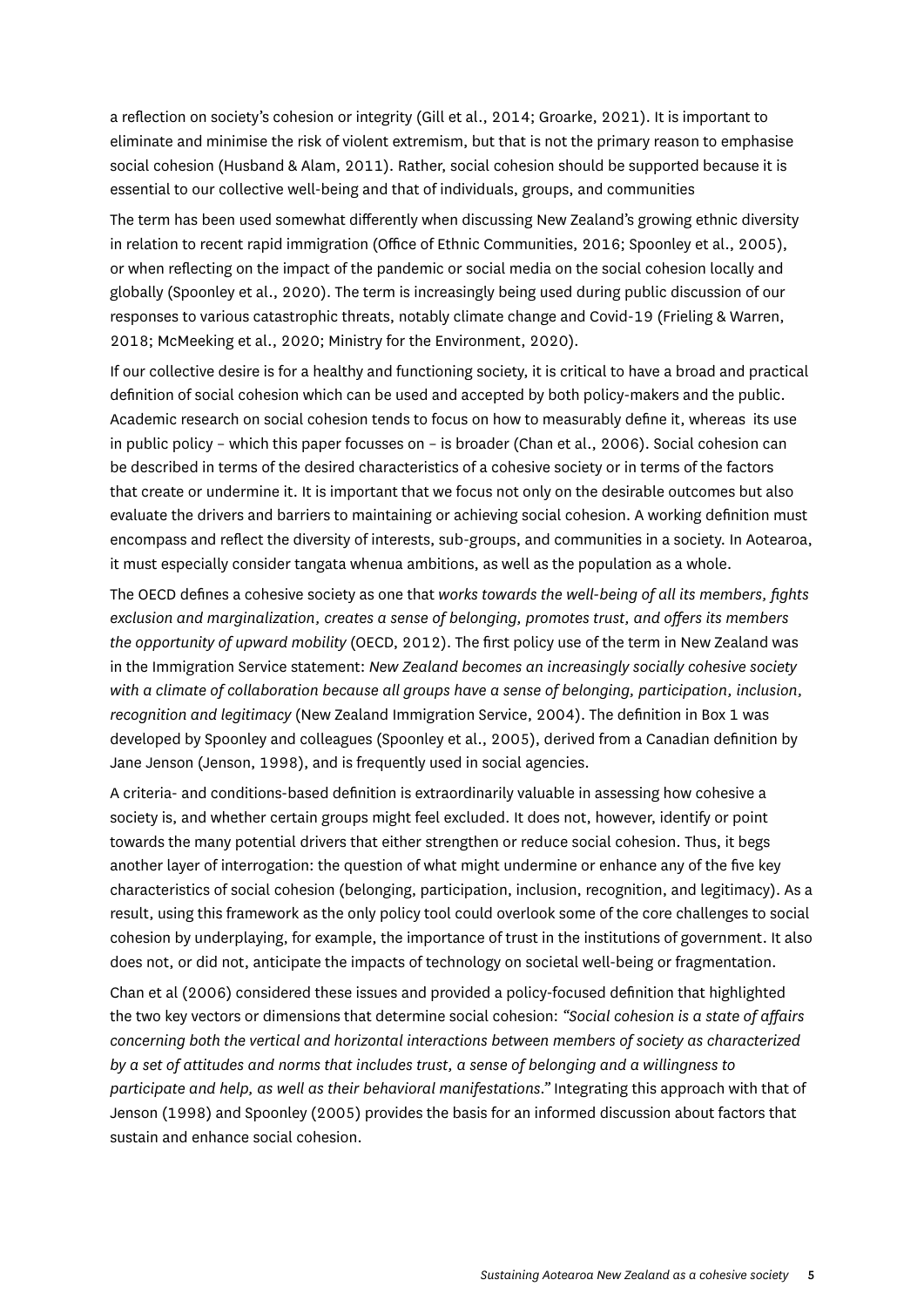#### **Box 1. Defining social cohesion**

Social cohesion can be defined in terms of two groups of criteria – the elements of socially cohesive behaviour and the high-level conditions necessary for a socially cohesive society (Peace & Spoonley, 2019).

#### **Elements of socially cohesive behaviour**

A sense of **belonging** derives from being part of the wider community, trusting in other people, and having a common respect for the rule of law and for civil and human rights. New Zealand is home to many peoples, and is built on the bicultural ambitions of the Treaty of Waitangi. Ethnically and culturally diverse communities and individuals experience a sense of belonging and their contribution is recognised, celebrated, and valued.

**Participation** includes involvement in economic and social (cultural, religious, leisure) activities; in the workplace, family, and community settings; in groups and organisations; and in political and civic life (such as voting or standing for election on a school Board of Trustees). All people in New Zealand are able to participate in all aspects of New Zealand life.

#### **Conditions for a socially cohesive society**

**Inclusion** involves equity of opportunities and of outcomes, with regard to labour market participation, income, access to education and training, social benefits, health services, and housing. All people in New Zealand share access to equitable opportunities and services and contribute to good settlement outcomes in ways that are recognised and valued.

**Recognition** involves all groups, including the host country, valuing diversity and respecting differences; protection from discrimination and harassment; and a sense of safety. Diversity of opinions and values amongst the many cultures that make up New Zealand today are accepted and respected, and people are protected from the adverse effects of discrimination.

**Legitimacy** includes confidence in public institutions that act to protect rights and interests; the mediation of conflicts; and institutional responsiveness. Public institutions foster social cohesion, engender trust and are responsive to the needs of all communities.

*We adopt a broad definition characterising social cohesion in a democratic society depending on:* 

- *Sufficient trust and respect between those who are governed and the institutions and individuals they empower to govern them;*
- *Sufficient trust and respect between all members of a society (which by inference reflects a diverse set of identities, worldviews, values, beliefs, and interests) to foster cooperation for the good of the society as a whole;*
- *Institutions and structures that promote trust and respect between all members of society; and allowing*
- *Belonging, inclusion, participation, recognition, and legitimacy to be universally possible.*

With this definition of social cohesion, it is possible to dissect, identify, and then focus on structural and other factors that might contribute to or undermine social cohesion. Importantly, this definition respects the inherent heterogeneity and complexity of any modern society.

It is heartening to see that the New Zealand Treasury, in its latest revision of the Living Standards Framework (The Treasury, 2017), has moved to a similar definition (and also one based on Chan et al., 2006). However, the Treasury's definition separates the horizontal from the vertical dimensions of trust, whereas the two are demonstrably intertwined.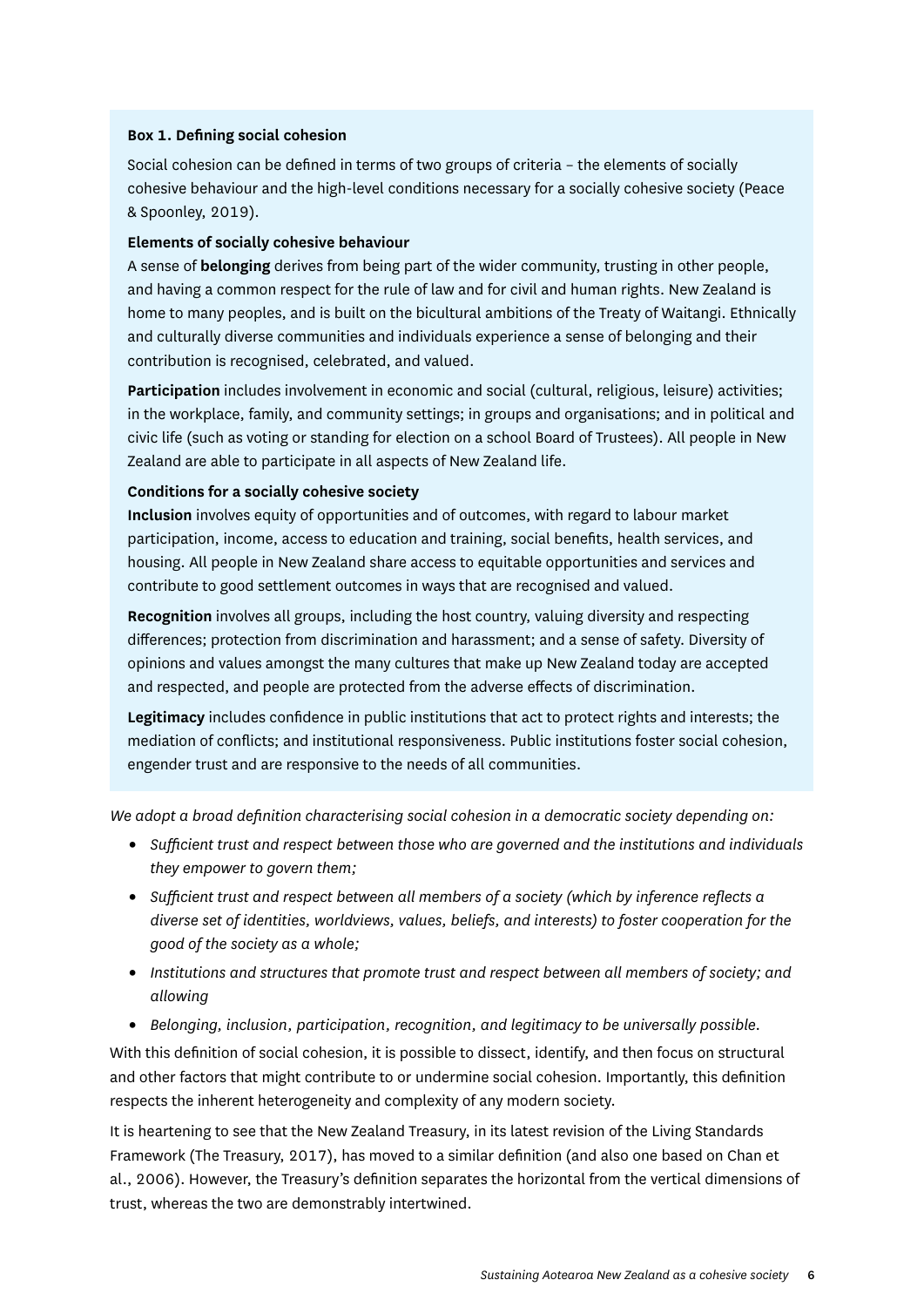## <span id="page-8-0"></span>**The critical importance of societal cohesion**

The post-enlightenment emergence of the democratic state was based on the presumption of an implied contract between citizen (although until recently this was a selective and non-inclusive definition) and State. The State came to provide core services to ensure safety to individual members of society by providing organised defence, the rule of law (with its sanctions), and a range of social and economic benefits (Davies, 2019). The citizens, in turn, accepted the State's ability to govern, but to govern with accountability and to embody the accepted norms and values<sup>1</sup> of the society in question. At the core of a liberal democracy is the understanding that this social contract obliges the governing institutions to steward the well-being of citizens, the environment, and the economy, and to buffer these from threats, either external or internal. It would be naïve, however, to think that in any society this is exhibited in a form that is anywhere near perfect. The challenge is that societal members hold different values, even extending to their definitions of well-being, and therefore also differing views on whether this contract is being met in a way that is consistent with those values (Scharfbillig et al., 2021).

Liberal democracies evolved over several centuries, during which the relative separation of emotion and belief from reason and trust in empirical facts has been seen as a desirable element of collective and rational decision-making. However, this is now being confronted by 'post-truth phenomena' characterised by the rejection of facts that do not accord with prior politically inspired biases, and the increasing availability and intrusion of disinformation (Bardon, 2020; Enfield, 2017; McIntyre, 2018).

This confrontation is associated with the recent emergence of the virtual world and a broad range of manipulated influences on information flows and access. The increasing importance of the need to entertain has shifted the focus of some media away from their previously acknowledged role as sources of verified information. Democratic systems have long relied on the fourth estate for accountability and to ensure that the electorate is appropriately informed. However even those media organisations that continue to do so find themselves victim of the algorithmic reinforcement of biases that is inherent in the filtering applied by online search engines and social media platforms. Disinformation abounds, with consequences for the nature and practice of democracy and, as we have seen in the pandemic, direct human costs.

In the face of such upheaval and ongoing uncertainty, it is essential to maximise societal resilience and cohesion. Yet our collective capacity for resilience is being challenged by the very factors driving the changes. These factors interact in multiple, complex ways. At their cores, resilient societies are built on social cohesion (Chan et al., 2006; Fonseca et al., 2018; Jewett et al., 2021; Larsen, 2014; Townshend et al., 2015), which relies on social structures, processes, and attitudes that promote cooperation among societal members, underpinned by norms of reciprocity and trust.

No modern society allows its members absolute free will. We ban murder, punish those who steal, require seat belts, insist that children to go to school, mandate bicycle and motorbike helmets, require people and businesses to pay tax, and punish those who lie under oath. Living in an organised society implies a contract of reciprocal behaviour, or a social contract, between citizens and the society's institutions. We cannot operate outside those bounds and remain functioning and free members of that society. There can be tension around what the bounds are, as we have seen in debates over constraints imposed during the Covid-19 pandemic, and as are more generally reflected in differing preferences across various ideologies and value sets (see Scharfbillig et al., 2021 for an extensive discussion).

We also accept that we have different identities, of which the most obvious might be ethnicity, but there are many more ways we are defined by membership of different identity groupings (Scharfbillig et al.,

<sup>1 &#</sup>x27;Values' is a word with multiple interpretations, and societal or national values are not synonymous with individual values. For an in-depth discussion of this distinction and how individual values can be analysed, see Scharfbillig et al., 2021.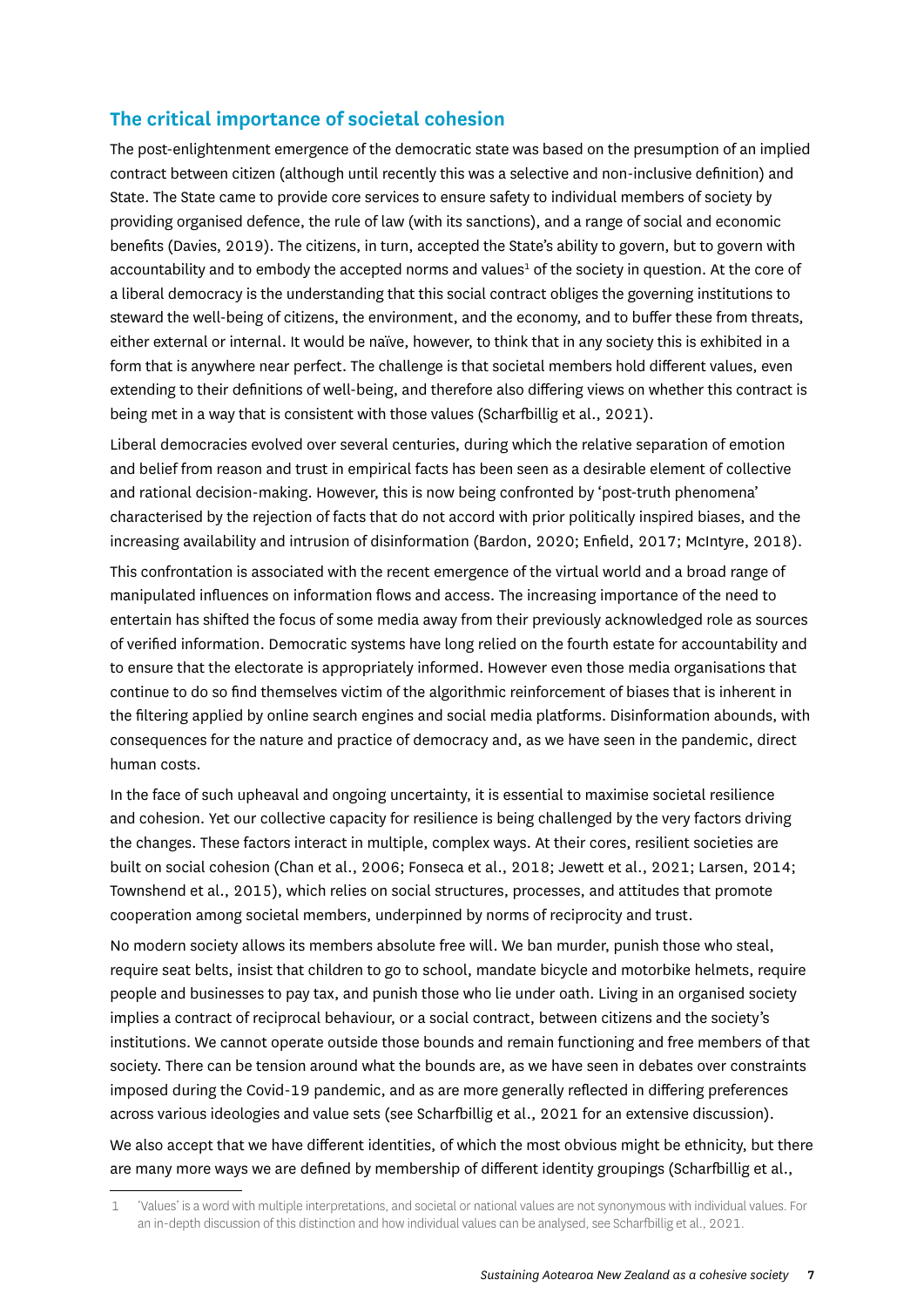<span id="page-9-0"></span>2021). Indeed, we all belong to multiple groups simultaneously (see below). Equally, as members of a liberal democracy, we insist that the institutions of a democratic state are honest and only require things of citizens that are either essential for their own well-being (e.g. education), or for the benefit of the stability, safety and cohesion of society as a whole (e.g. the legal framework).

However, democracies do not try to control our personal and communal worldviews, statements, or language (with some limitations, such as punishing libellous statements and limiting hate speech to reduce societal harm and sustain cohesion). This contrasts with autocracies that attempt to control many forms of behaviour or speech from the top down (Møller & Skaaning, 2013). Democracy is designed in principle to allow perspectives to be articulated so that others and institutions can consider them.<sup>2</sup> Tension emerges when democratic governments forget about the importance of bottom-up engagement or of sustaining transparency. Lack of transparency soon leads to a loss of trust and promotes conspiracy thinking (Connolly et al., 2019; Porumbescu et al., 2017). A healthy democracy also requires an informed population that is politically and digitally literate. There is an unhealthy trend in many so-called democracies in the high-income world to manipulate the audience; the result is declining trust in democratic governments globally (Edelman, 2021). This has been exacerbated in the pandemic (Goldin, 2021).

In New Zealand, political and civil debate has emerged around the way the paper *He Puapua* surfaced (Charters et al., 2019), and the uncertainty and ambiguity of its status. It spilled over into other political discussions, such as local council wards and the Three Waters reform initiative. Irrespective of the merits of the propositions in *He Puapua*, the paper focuses on a key issue affecting every New Zealander, and therefore needs to be discussed in an informed and mature manner so that a consensus can be reached on what would be an indigenously informed, forward-looking democracy that deals with the issues of defining our bicultural and multicultural future. How that discussion is handled is critical to ensuring or undermining broadly based vertical and horizontal societal trust, and thus cohesion. If New Zealand is to agree to any constitutional change in how its institutions govern, then the outcome of this debate, and its spill-over consequences to social cohesion, will depend on how the conversation is conducted and who participates in it.

#### **The evolution of social cohesion**

In thinking about the challenges ahead, there is value in reviewing how we come to be where we are. Humans evolved under natural selection as social animals (Gluckman & Hanson, 2019; Shultz et al., 2011; Sloan Wilson, 2015), so for our entire history as a species over perhaps 300,000 years we have lived closely with other humans, mostly in extended family groups. Societies much larger than that started to form only about 12,000 years ago. Complex societies then emerged quite rapidly, and large cities already existed some 3000 years ago. Some societies remained more itinerant and some, such as the archeo-Polynesians, followed a different technological path. However, irrespective of their developmental path, once societies grew beyond small family units, all acquired systems and rules to define membership of that society in order to ensure stability and encourage coexistence within these groups (Jordan et al., 2013; Manner & Gowdy, 2010).

Communities scaled to millions of people require very different types of organisation compared to communities scaled to less than 100, which is how we lived for most of our 300,000 years as a species. Larger scale demands more organisation, which generally leads to hierarchies of elites (Perret et al., 2020). Over time, those at the top of the hierarchies (whether priests, chiefs, or monarchs), or

<sup>2</sup> The term 'institutions' is used in a broad sense to include not just organisational structures such as governments and the fourth estate, but also customs, mores, and practices that support how societies operate.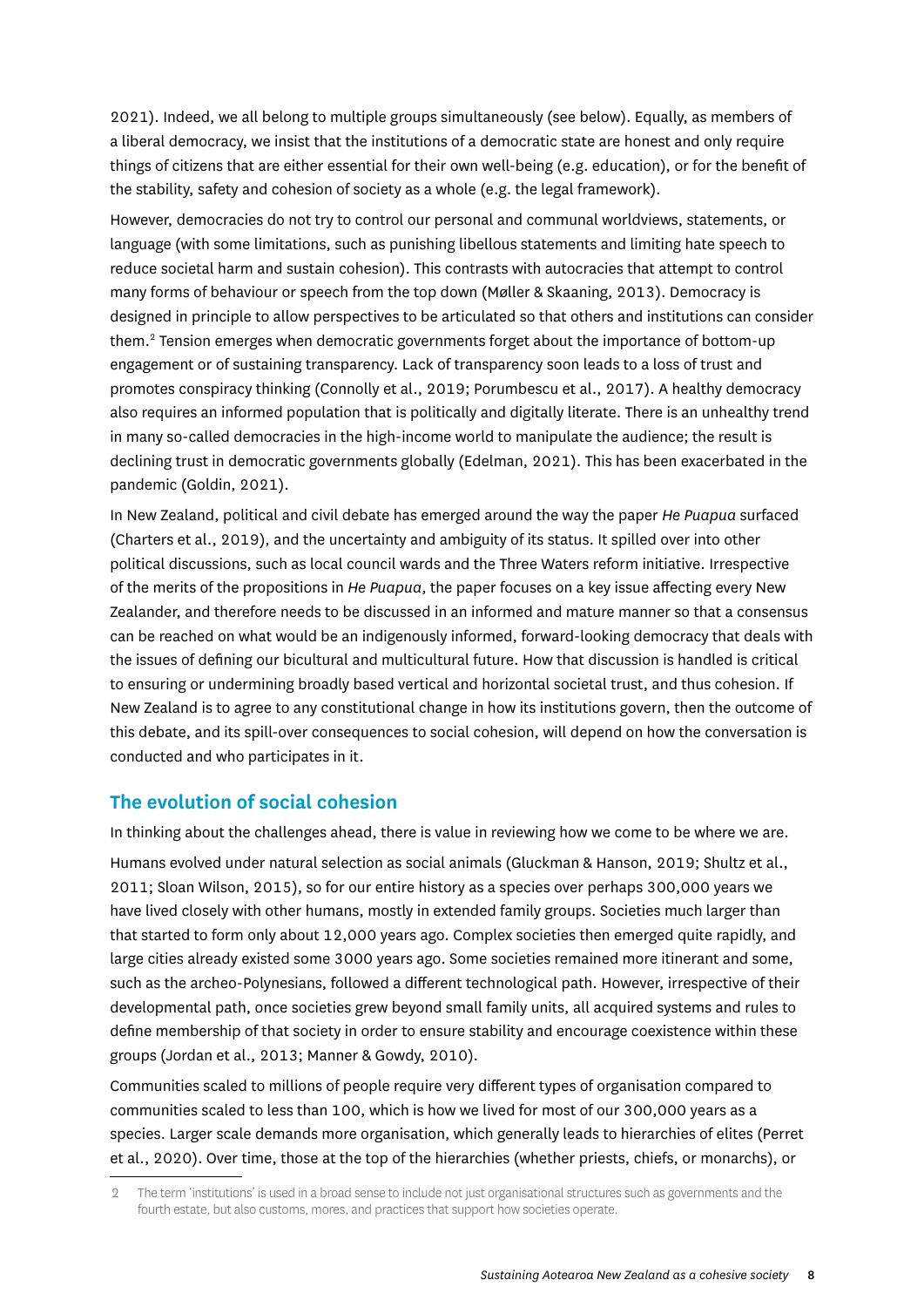<span id="page-10-0"></span>the group as a whole in smaller and more egalitarian societies, codified those cooperative morals and cohesive rules through strong tribal customs (e.g. tapu), religious means as formal religions evolved (Norenzayan, 2015), or the emergence of civil law (Curry et al., 2019; Wilson, 2003). The boundary between these is not always clear, as seen in the few remaining theocracies.

Beyond rules of homage to a deity, respect to ancestors, or to nature itself in the case of many indigenous peoples, the evolution of societal rules revolved around those elements that sustained cohesion within the society. In both religious and civil law, attacks on people or property within the societal group entity were prohibited, and laws of slander and libel or religious precepts (not to speak ill of thy neighbour) emerged. Such rules did not discourage conflict with other societies (out-groups), and indeed human history as it is generally recorded focuses on periods of tension and conflict between bounded societies (more recently called nation-states) (Boyer, 2020).

## **Social cohesion and the State**

As the nation-state emerged, societies increasingly defined what was allowable and not allowable, with a focus on maintaining internal stability. Until relatively recently, this assumed that social and economic status was largely defined by birth, which had broad discriminatory consequences. There were clear intergenerational hierarchies of elites, while others were condemned to serfdom or peasanthood, and social mobility was largely unheard of (Wilkerson, 2020). But as the nineteenth century progressed, technology and education started to undermine these sorts of barriers, and as rights movements emerged (starting with the end of slavery and broader suffrage movements), progress was accelerated. Birth, by and large, is no longer the prime determinant of whether an individual is included or excluded from ascending societal power ladders in a democracy, even though it is much easier if one starts on a higher rung. Sadly in some societies, one's position is still defined by the circumstances of birth, upbringing and indeed gender.

Democracy is meant to provide a feedback loop that gives consent to those societal power ladders. However, as societies grew in scale and complexity, their internal diversity increased, leading to more diverse views and perspectives within societies. Migration fuelled diversity in ethnicity and religion, and neither was without pain: colonisation, slavery, racism, anti-Semitism, and islamophobia all emerged.

Societies in the last 150 years have had to grapple with the issues associated with diversity compounded by the added issues of colonisation and post-colonisation. Tension between in-groups and out-groups emerged, ranging from Australia's decisions regarding the fate of refugees in boats, to manifest racism still apparent in many countries. Isabel Wilkerson highlights how groups within a society perceive their relative positioning and how those perceptions can cause ongoing tension between them (Wilkerson, 2020). For example, the way some groups perceive they have been displaced from their position on the societal ladder by immigrants explains much of the political anger now being seen in the USA (Leach et al., 2007; Cox et al., 2017). This response to migration has echoes in many countries.

Until relatively recently, even people living in large urban conurbations mostly lived in small social groups defined spatially, economically, socially, by employment, and/or by religion. This started to change with the telephone, radio and television, motorised transport, and emancipation, and massive social change followed. Democratic societies, to a greater or lesser extent, adapted to these changes, reflecting and incorporating diverse identities and worldviews. In contrast, more authoritarian societies use fear and force to maintain top-down control, seeing diversity as harmful to the ability to homogenise and control. Indeed it has been suggested citizens prefer strong leadership with autocratic powers when they are fearful or threatened (Davies, 2019).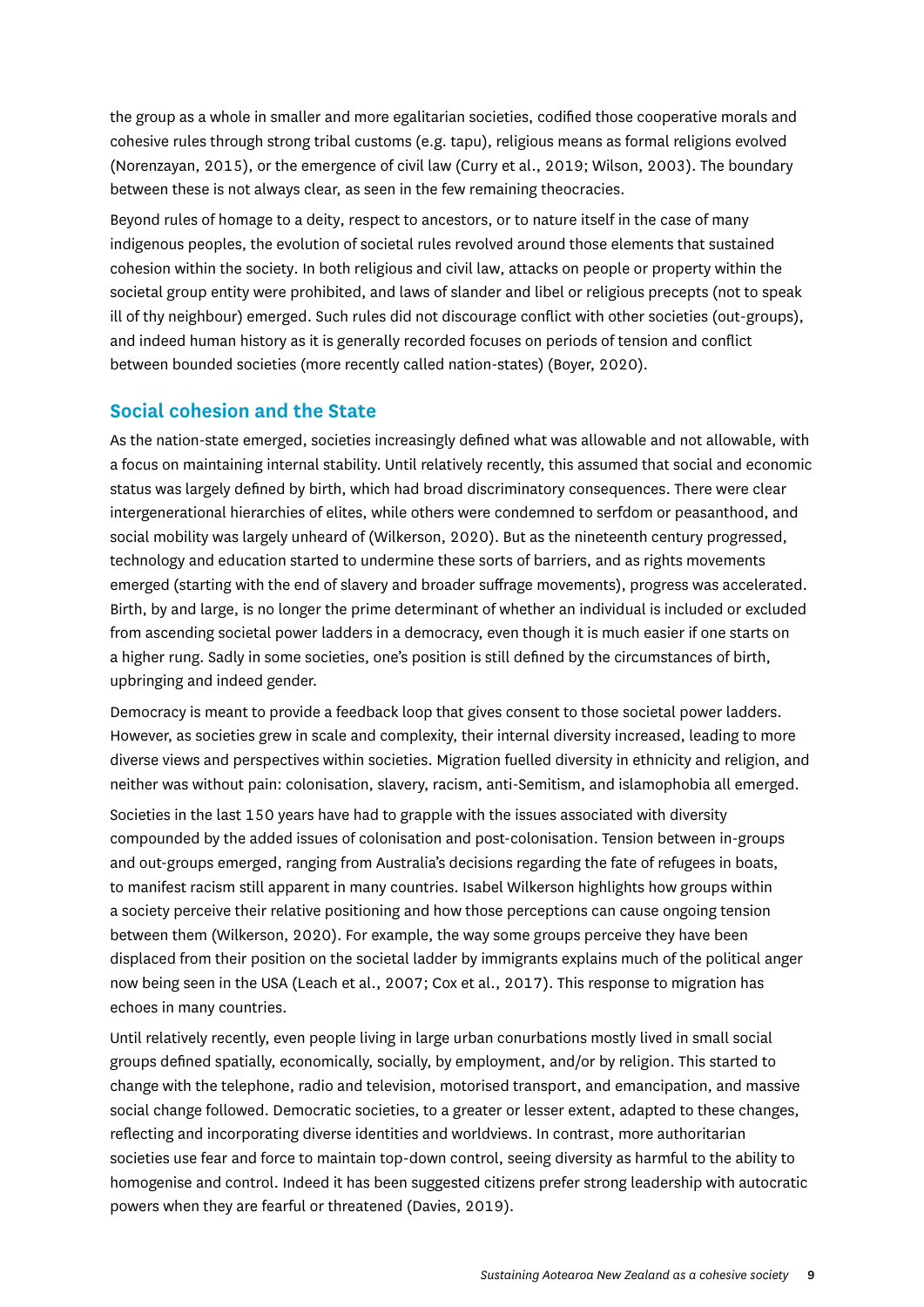## <span id="page-11-0"></span>**The internet, new media and social cohesion**

In the last three decades, and especially in the past ten years, societies have had to confront the emergence of the internet and social media, and in the near future will be faced with the increasing use of virtual and manipulated realities in so-called metaverses. The internet has enormously increased access to information, and in that sense can be seen as democratising. However, the information is of variable reliability, and exposure to misinformation and disinformation is greatly enhanced by millions of users being exposed to both unintentional misunderstanding (often through ignorance) and deliberate misrepresentation by bad actors (including agents of foreign states). The internet is also empowering in that it allows people to engage in activities of social affirmation online (Marlowe et al., 2016). But, at the same time, the long-established role of the fourth estate in filtering and providing reliable information has been adversely impacted by newsroom cut-backs that have savagely reduced the ranks of journalists. The diminished state of professional journalism is due to the internet and social media attracting huge audiences and, with it, much of the advertising revenue that previously went to traditional media. This cultural change means that to retain readers or viewers, media outlets must adopt attention-seeking tactics that privilege a desire to be entertained above the need to be informed. This is because the internet and social media have undermined the advertising revenue available to traditional media, and cultural change means that to retain readers or viewers (Harper, 2010), those media now focus on entertaining rather than informing.

The ability for people to self-select online has reinforced identities that are defined by bias and belief rather than being based on face-to-face and real-world determinants. The algorithms that fuel search engines and social media are intentionally designed to promote advertising revenue by delivering audiences to whom specific goods and services can be effectively targeted. As the business model relies on capturing attention, these platforms drive attention towards manipulated and often highly prejudiced world views (Lewandowsky et al., 2021). Negative messages spread much faster and further than positive messages in this viral world, so commercial advantage comes from amplifying messages containing strong negative emotions rather than from offering neutral, informative, or even positive messages (Rose-Stockwell, 2017; Smith, 2018). These algorithmic manipulations reinforce biases and promote encapsulated and disconnected sub-identities that can pull apart what were previously largely cohesive groups.

The anonymity enabled by social media allows commentary of a sort that was previously socially or legally sanctioned. Libel, slander, hate speech and *ad hominem* attacks have become the fuel for both click bait and the ability of social media to project disinformation (Bayer et al., 2019). Behaviour that religion and law deemed uncivil, namely "speaking ill of thy neighbour," is now common. Trolling, cyberbullying, and general digital hostility are not subject to effective sanctions<sup>3</sup> and are deeply embedded in much post-digital societal interaction, and have impacted on social cohesion and promoted affective polarisation.

Disinformation and intentional manipulation of views and identity are not new, but social media, the internet, and algorithm-targeted messaging have taken intentional disinformation to a new level (Anderson & Rainie, 2017; Dutton et al., 2017; Starbird, 2019; Stewart, 2021). Politicians have rapidly adopted social media and its amplifying toolkit. The dangers of politically driven disinformation have been well reported in examples from the northern hemisphere (European Commission, 2018). The issue of where the boundary lies between proper use and misuse of the media in political messaging, as was exposed in the Cambridge Analytica episode (Wong, 2019), will only grow more complex over time.

<sup>3</sup> New Zealand has attempted to approach this through the Harmful Digital Communications Act 2015, and in the current review of hate speech by the Ministry of Justice.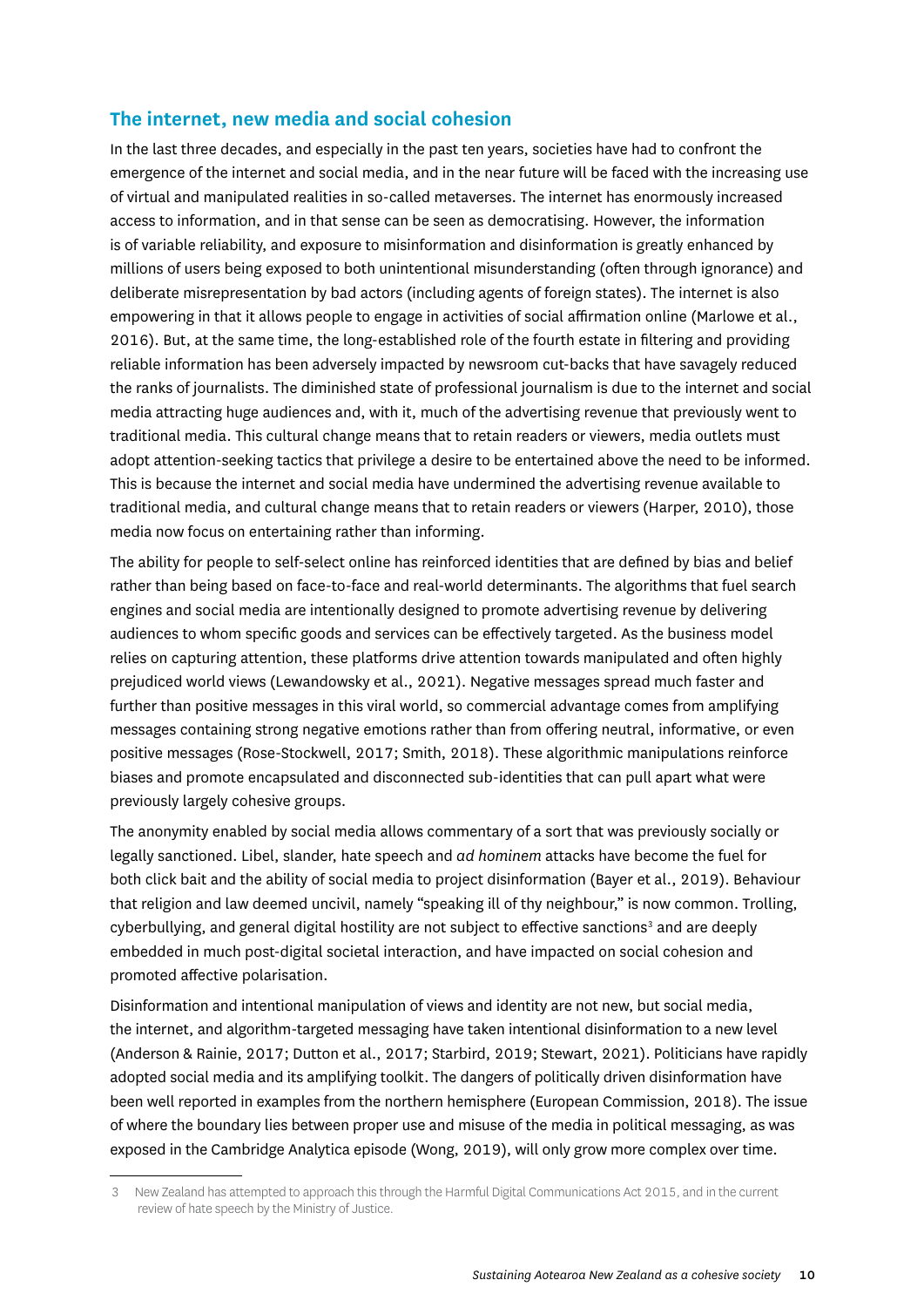<span id="page-12-0"></span>Some futurists and strategists have started to ask whether the democratic nation state can survive this (Bremmer, 2021). Will individual loyalties shift from those who govern in some form of the real world to those who would hope to govern or control a virtual world? Add the move towards e-currencies to compete with reserve currencies, and these are no longer just the concerns of science fiction writers (Garg, 2018).

Nevertheless, in the real world we still all live within social groupings, societies, and nation-states. These societies are now larger and very diverse in beliefs, behaviours, and identities, and the issues they face are increasingly existential in nature. While the essential purpose of democracy is to create a form of society that ensures social cohesion (as reflected in both dimensions of trust; Cuellar, 2009), the current modes of decision-making in democracies were largely designed for a different world (Altria et al., 2019). Are they still appropriate? How can they withstand the downsides of technological development while exploiting its manifest advantages? What are the consequences for social cohesion?

#### **In diverse societies, diverse factors matter**

All societies are diverse, but Aotearoa New Zealand is particularly and increasingly so. In that sense, it is a giant societal experiment that is grappling with marrying both biculturalism and multiculturalism and seeking a smooth path ahead that acknowledges these critical elements of its history, identity, and composition. The nation was founded out of competition for land and resources (that still required in-group cohesion and collaboration to function), including pre-European inter-tribal competition for mana, and then an agreement between Māori and the Crown via Te Tiriti o Waitangi. This sought to acknowledge *tino rangatiratanga*, but ultimately failed to do so appropriately. It is nonetheless generally accepted that Māori have a unique constitutional, historical, and moral position within Aotearoa. In the country's more recent history, there has been a project to strengthen biculturalism and to enhance the mana and position of te ao Māori, while at the same time witnessing and hopefully embracing rapid multicultural shifts (Durie, 2005; Peach, 2018; Stewart, 2018).

Māori and European settlers had differing concepts of identity, family/whānau, social character and organisation, and mechanisms of authority and decision-making. Addressing those distinctions remains at the heart of the New Zealand experiment. It is no longer realistic, and in fact never was, to allow these differences to be subsumed by a singular view of identity and the political power that attaches to that view. That unresolved tension is being added to by the growth of diversity in both Māori and non-Māori populations in terms of ethnic mix, religion, world view, and influence.

There have been rapid shifts in the shape of the non-Māori population, especially in Auckland, where the population of peoples of South, South-East, or East Asian origin far exceeds that of Māori and those of other Pasifika origin, which creates potential demographic and political pressures and tension points if not explored carefully (Spoonley, 2020). Auckland is now one of the most ethnically and culturally diverse cities in the world.

These bicultural and multicultural shifts present conflicts that need to be discussed openly and inclusively. However, there appears to be little political appetite for such a constructive and careful dialogue. One-sided narrative is not a dialogue and, in the end, can only damage both dimensions of trust. It is essential to acknowledge the distinctiveness of Māori worldviews compared to those of Pākehā (Grimes et al., 2015), but it is also wrong to assume that views are uniform either within Māoridom or among Pākehā.

There are also many other ways we can dissect our society, including by gender, by rural or urban location, by socioeconomic status, by ethnic and religious identity, by values, or by age (Norris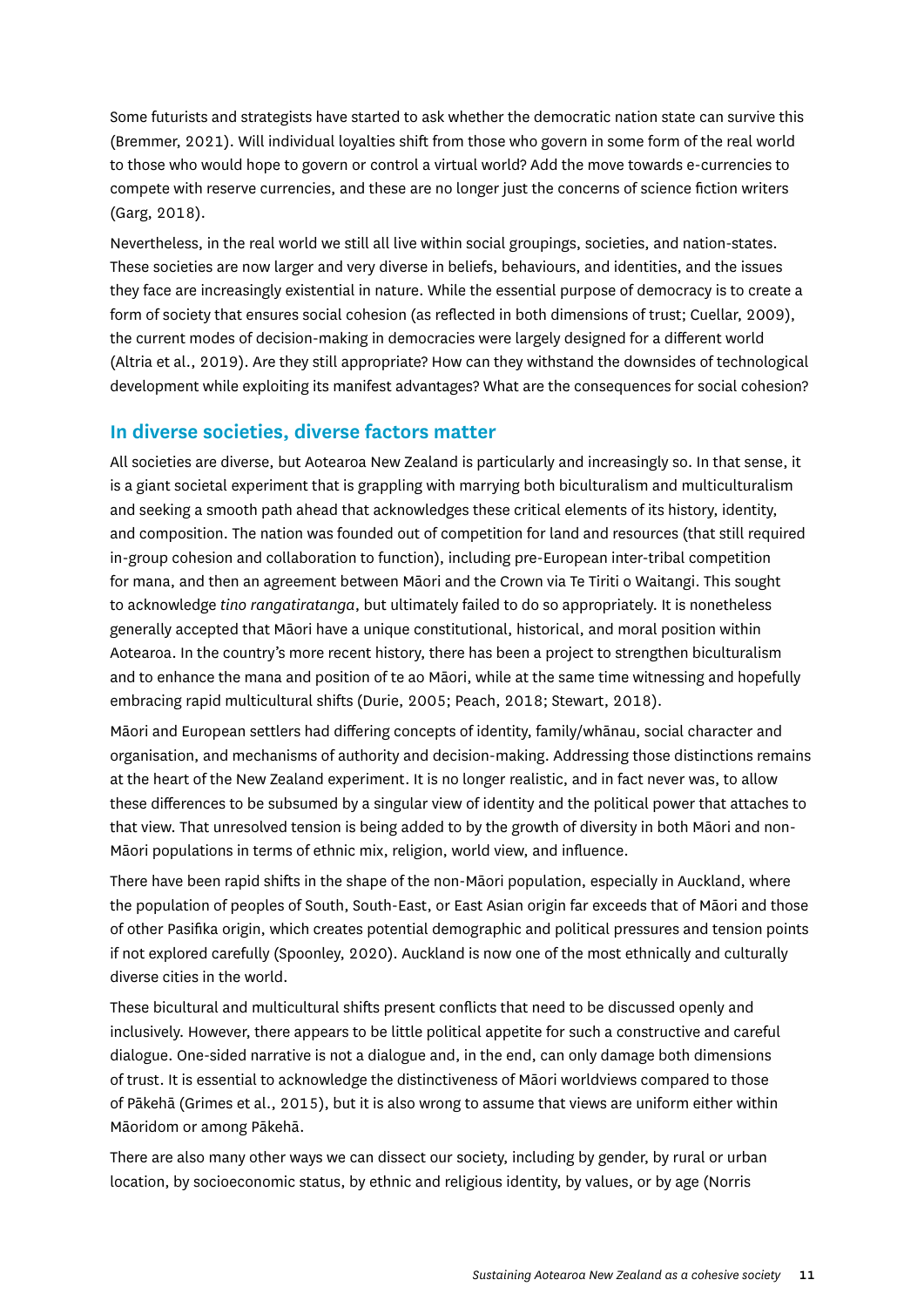<span id="page-13-0"></span>& Ingelhart, 2019). These groups will have different views and priorities. For example, there are important age-cohort effects when it comes to an issue such as climate change (Milfont et al., 2021). In addition, the levels of administrative control that have been put in place over Covid-19 for collective well-being have exposed sharply differing group interests and priorities. These differences in views reflect a range of personal and communal influences and understanding, which is made more complex by the fact that we occupy multiple identities and interests that influence our thinking in nuanced and sometimes highly contradictory ways.

Thus, while Aotearoa New Zealand's social cohesion has been described as relatively strong in the recent past by a number of commentators (Tukuitonga et al., 2021), the country cannot be complacent (Gillespie, 2021). Given the extraordinary complexity of our fast-changing and diverse society, it is important to better understand the dynamics underpinning social cohesion. That is, we need to understand the degree of trust in government and our institutions (vertical trust) on one hand, and the respect and trust between different components of society (horizontal trust) on the other.

Key questions include who gets to design, build and run those institutions of control, and how variable perceptions of the system's fairness will affect how groups relate to one another. Within the policy community, it is currently unclear whether there is a common understanding of which factors are most important in ensuring individual and communal resilience and cohesion amongst different societal groups. It is likely that the significance of different factors will vary according to social and cultural characteristics.

#### **Values, emotion and politics**

Social cohesion relies on trust and cooperation between people with different values and identities. Democracies are based on the presumption that decisions are made in a direction considered beneficial to society overall, even though they may have uneven impacts that may not appeal to everyone. Further, what is perceived as beneficial will vary between individuals because of their identity, values, worldviews, and context. The complexities of values and identity have recently been recently reviewed (Scharfbillig et al., 2021).

A central issue is the perception that societal structures and institutions are designed to suit a particular history, culture, and tradition, but by definition not all members of the society share those same features. This can lead to tension, and post-1840 Aotearoa is still finding its way through this Gordian knot. We live our lives built around our social identities, which are based on who we interact with (in both the real and virtual world), how we identify by religion, our personal and societal goals, and our work and recreational interests, among other things. The internet and social media have fundamentally changed the way people group and congregate, and how they identify themselves. In this digital milieu such identities are continually strengthened and reinforced (Kaakinen et al., 2020; Pan et al., 2017).

A subset of values has traditionally defined people's political affiliation, which in recent decades has been generally described rather one-dimensionally on an economic spectrum of conservative (right) or liberal (left), and around this, positions on other issues coalesced. It is now manifestly more complex, however, as issues other than economic structures, such as the environment, or social values like attitudes to criminal justice, have become dominant in defining partisanship. As has been particularly apparent in the USA, voting patterns are often less defined by political ideology than by emotional attachment to one's self-identified in-group. Political sectarianism, with its potentially violent accompaniments, is no longer based on disagreement over policy but based on attitudes of one in-group to another – anger, fear, aversion, and hatred now define how one political group sees the other, and this appears to be bidirectional (Mason, 2016; Finkel et al., 2020). This phenomenon is called affective polarisation, and together with the loss of civil discourse it is shattering societies, with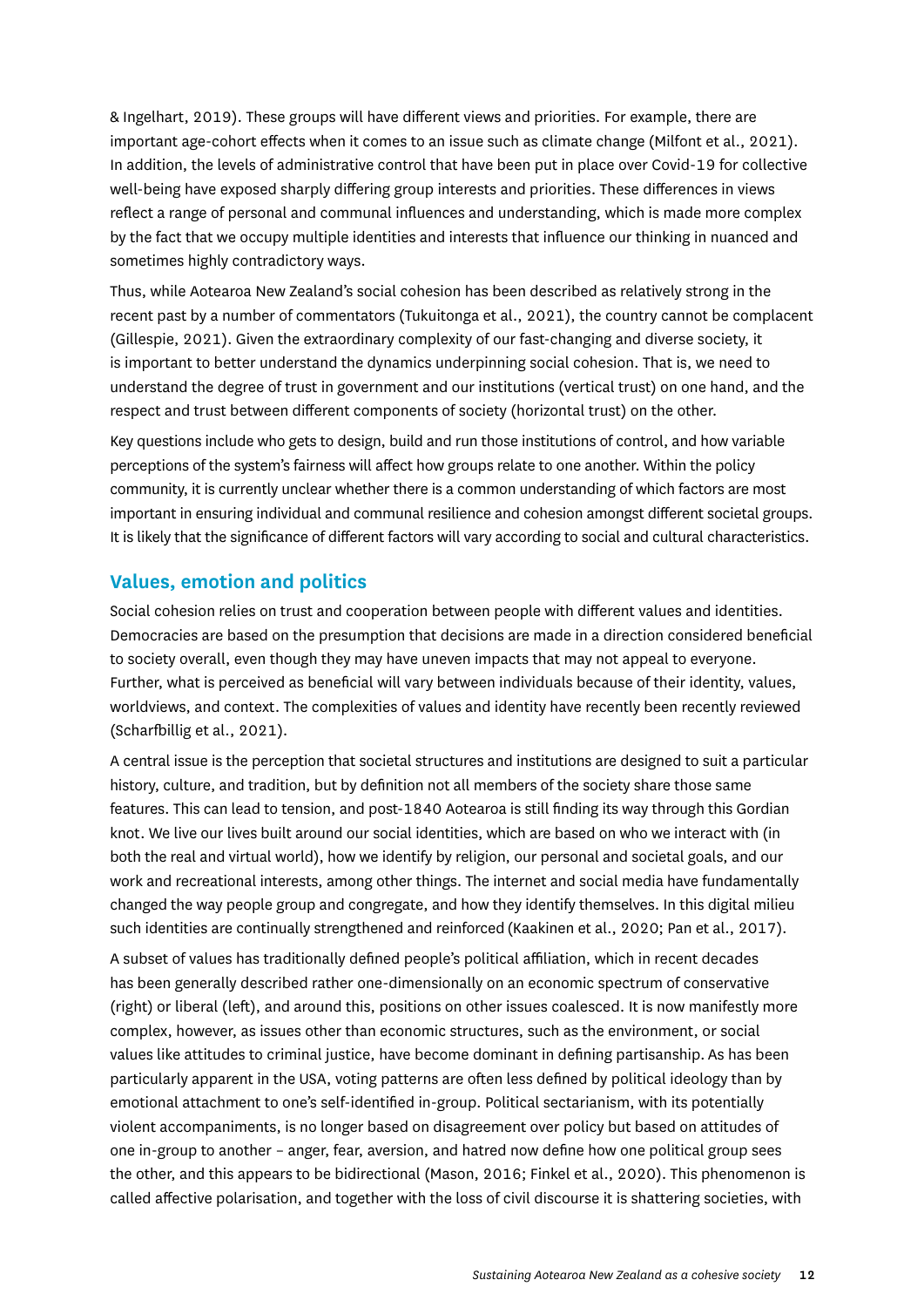<span id="page-14-0"></span>the language of anger and hate becoming more common. Worryingly, a recent analysis suggests that political and emotionally based sectarianism is emerging in New Zealand, defined by feelings towards co-partisans and opposing partisans (Boxell et al., 2020).

This may surprise many New Zealanders, but recent events highlight an extraordinary amount of anger and dislike. The anti-vax parliamentary protest of November 11, 2021, brought together a very diverse group of actors who would not normally coalesce, as they would not have aligned ideologies (Manhire, 2021). Rather, they were united by rage against the system for a wide range of reasons. The language used that day was of hate and violence, and spread well beyond the alleged issue of vaccination to include anti-Semitism, Islamophobia, the media, and individual political leaders. Such a coalition is created by multiple factors including disinformation, but it should lead to deeper reflection.

In Europe and elsewhere, there is an inverse relationship between trust in government and Covid vaccination rates (Graeber et al., 2021; Lazarus et al., 2021). The same relationship exists between trust in government and belief in and acceptance of conspiracy theories (Mari et al., 2021; Van Prooijen et al., 2021). Achieving population-wide vaccination requires both vertical trust (in the institutions of governance and scientific expertise) and horizontal trust (between members of society agreeing to do something for collective benefit). A loss in vertical trust can extend beyond distrust in politicians to other elites such as the media and scientists. In New Zealand, much of the resistance to vaccines comes from members of society who, for historical and other reasons, have low trust in government or in other elites such as medical scientists, and this has been a frequent sentiment expressed by vaccine-resistant people.

The dangers in this trend are not trivial. Security and public safety threats in New Zealand are more likely to arise from individual actors rather than organised groups based on faith or identity (CTAG, 2021). The analysis suggests that the conditions of the recent past – greater social isolation, muchincreased and widely shared misinformation, and exposure to extremist content and conspiracy theories – could lead to individual actors taking their cue from such politically or issue-based hate messaging, increasing the risk of violent acts (CTAG, 2021).

#### **Factors affecting social cohesion: A study**

Individuals' identities are formed partly by family and peers, partly by circumstance, partly by the institutions and people they interact with (Scharfbillig et al., 2021; Singh, 2018), and partly by whom they interact with online (Gündüz, 2017). These individual identities are reflected in different value sets and worldviews. Such differences mean that no singular approach or understanding can address everyone's priorities. Democracy works to find solutions that appear fair and practical to a majority, but these solutions only succeed when they adequately look after the needs of minorities as well.

These different identities and worldviews of sections within society must be taken into account when analysing factors that might cause social cohesion and resilience to be undermined or enhanced ('causal factors'). In our work since 2019, we have taken a formal approach to exploring factors influencing social cohesion working with a broad range of global experts in disciplines ranging from evolutionary anthropology to terrorism studies.

After preliminary work, a meeting was held in London in January 2020, organised by Koi Tū, with a group of experts who were diverse in terms of academic discipline and geography. Some 65 factors were identified that might positively or negatively influence social cohesion and societal resilience. Through an iterative ranking process, these were reduced to a priority list and statistical techniques were used to cluster them into the 14 core factors shown in Table 1. It must be emphasised that this process reflected perspectives of the global and largely developed world, not local ones. To establish what matters most to groupings within New Zealand, further empirical work is needed.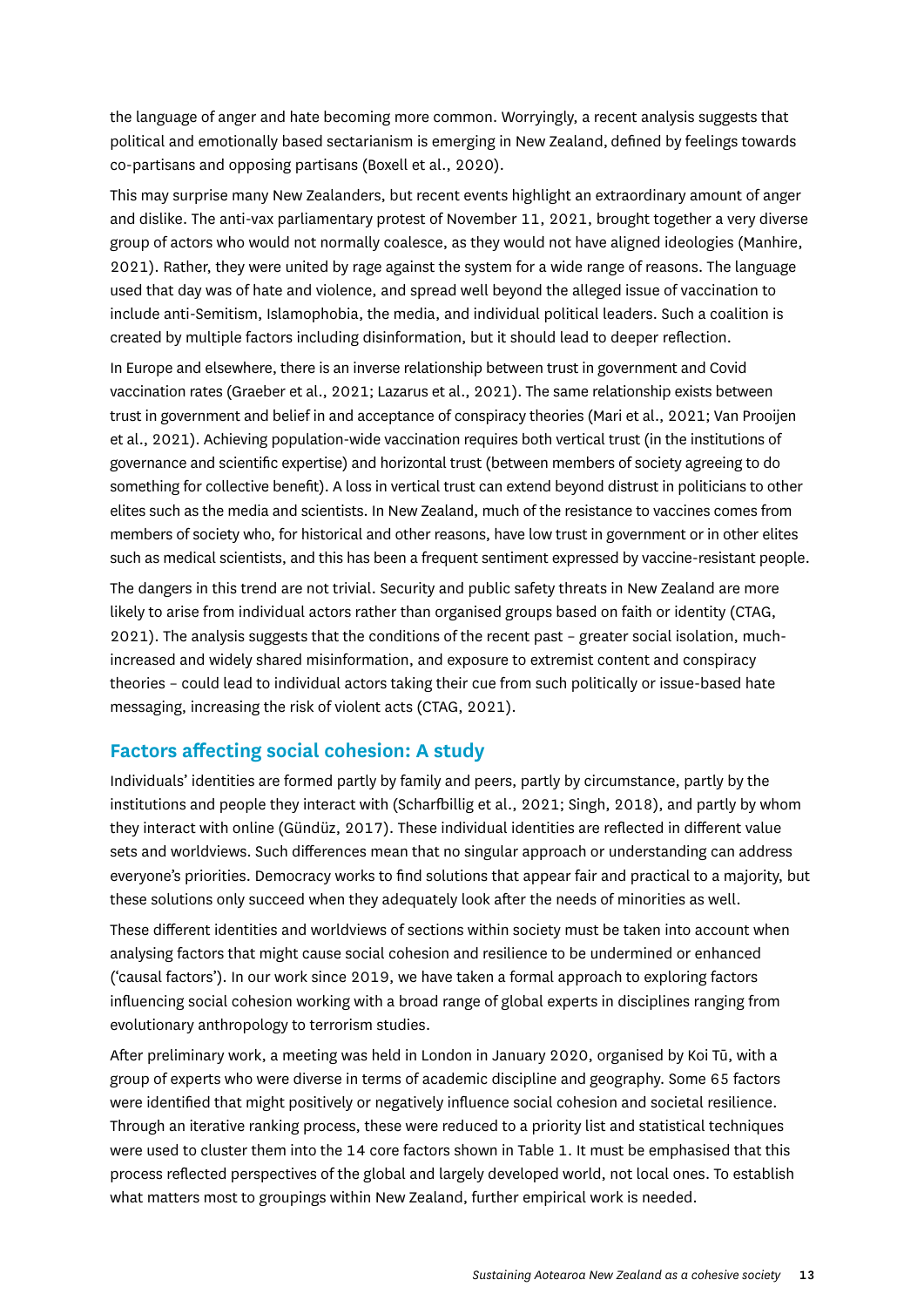| <b>Factor clusters</b>                                      | <b>Component factors</b>                                                                                                                                                                                                                                                                                |
|-------------------------------------------------------------|---------------------------------------------------------------------------------------------------------------------------------------------------------------------------------------------------------------------------------------------------------------------------------------------------------|
| 1. Environmental change                                     | Future effects of climate change - concern about the real world effects,<br>scale and impacts of climate change, and what needs to be done to<br>moderate its negative impacts.                                                                                                                         |
|                                                             | <b>Eco-anxiety</b> - growing concerns about the impacts of environmental<br>degradation; feeling powerless to achieve change.                                                                                                                                                                           |
| 2. Technological change                                     | Rapidity of change and technological emergence - ethical, regulatory<br>and social frameworks not keeping up with technological development;<br>emergence in relation to complex systems and synergistic effects of new<br>technologies, leading to significant disruption and wide-ranging impacts.    |
| 3. Inequalities                                             | Inequality based on wealth - income and wealth inequality resulting in<br>greater socioeconomic divisions and power differentials.                                                                                                                                                                      |
|                                                             | Inequality of income - unequal flow of money; income earned by the rich<br>has increased compared to most others;                                                                                                                                                                                       |
|                                                             | Inequality of opportunity - based on demographic factors such as family,<br>gender, age, and access to education, health etc.                                                                                                                                                                           |
| 4. Identity and demography                                  | Post-colonial and indigenous issues and grievances<br>(In New Zealand the issues are reflected in the justified and only partially                                                                                                                                                                      |
|                                                             | resolved grievances of many Māori, and in the ongoing contention of what Te<br>Tiriti now means in practice and how it is implemented.)                                                                                                                                                                 |
|                                                             | Impacts of changing demography - ageing population, low fertility,<br>changing ethnic/cultural mix, age-cohort differences, ageism.                                                                                                                                                                     |
|                                                             | <b>Formal migration</b>                                                                                                                                                                                                                                                                                 |
| 5. Economic insecurity and<br>instability                   | Job insecurity - changing labour markets, precariousness of work because<br>of increasing rates of casualisation and automation.                                                                                                                                                                        |
|                                                             | Housing quality/affordability in cities - jobs centred in cities but cities'<br>liveability declining.                                                                                                                                                                                                  |
|                                                             | Forced migration and reactions - international and refugee migration;<br>cross-border movements that result in ethnic and religious co-location,<br>sometimes in ways that escalate anxieties; increased flow of refugees<br>displaced by climate change, war; destabilisation of neighbouring regions. |
| 6. Economic policies                                        | Impacts of government economic policies - taxation, redistribution;<br>macro issues of wealth change within and between generations.                                                                                                                                                                    |
| 7. Influence of foreign and non-<br>government institutions | Power of non-governmental actors - influence of wealthy political donors;<br>influence of tech companies who control data; influence of lobbyists.                                                                                                                                                      |
|                                                             | Technocratic plutocracy and the influence of organised disinformation                                                                                                                                                                                                                                   |
|                                                             | Decreasing trust in knowledge institutions - suspicion of knowledge<br>elites, scepticism about scientific and other experts.                                                                                                                                                                           |
|                                                             | Geopolitical stress - rising military tensions, economic and commercial<br>disruptions, changing international relations, intra-state conflict.                                                                                                                                                         |
| 8. Information and public                                   | <b>Changing role of traditional media</b> - decline in the institutional role of the                                                                                                                                                                                                                    |
| discourse                                                   | fourth estate; increasing reliance on gut feelings over facts; preference to act<br>on feelings over reasoning and logic or factual data.                                                                                                                                                               |
|                                                             | Social media impacts - impact on personal and group identity, narcissism,<br>sense of opportunity, unrealistic expectations, change in expectations of<br>transparency and accountability.                                                                                                              |
|                                                             | Erosion of norms of discourse - the emergence of anonymity online, ad<br>hominem in electronic discourse.                                                                                                                                                                                               |
|                                                             | <b>Declining information reliability</b> - destabilised information environments<br>resulting in difficulty identifying reliable information.                                                                                                                                                           |
|                                                             | Information targeting and bias reinforcement - algorithmic identification<br>of personal interests, information targeting, and creation of echo chambers.                                                                                                                                               |

## **Table 1. Major factor clusters that can affect social cohesion, as viewed through a global lens**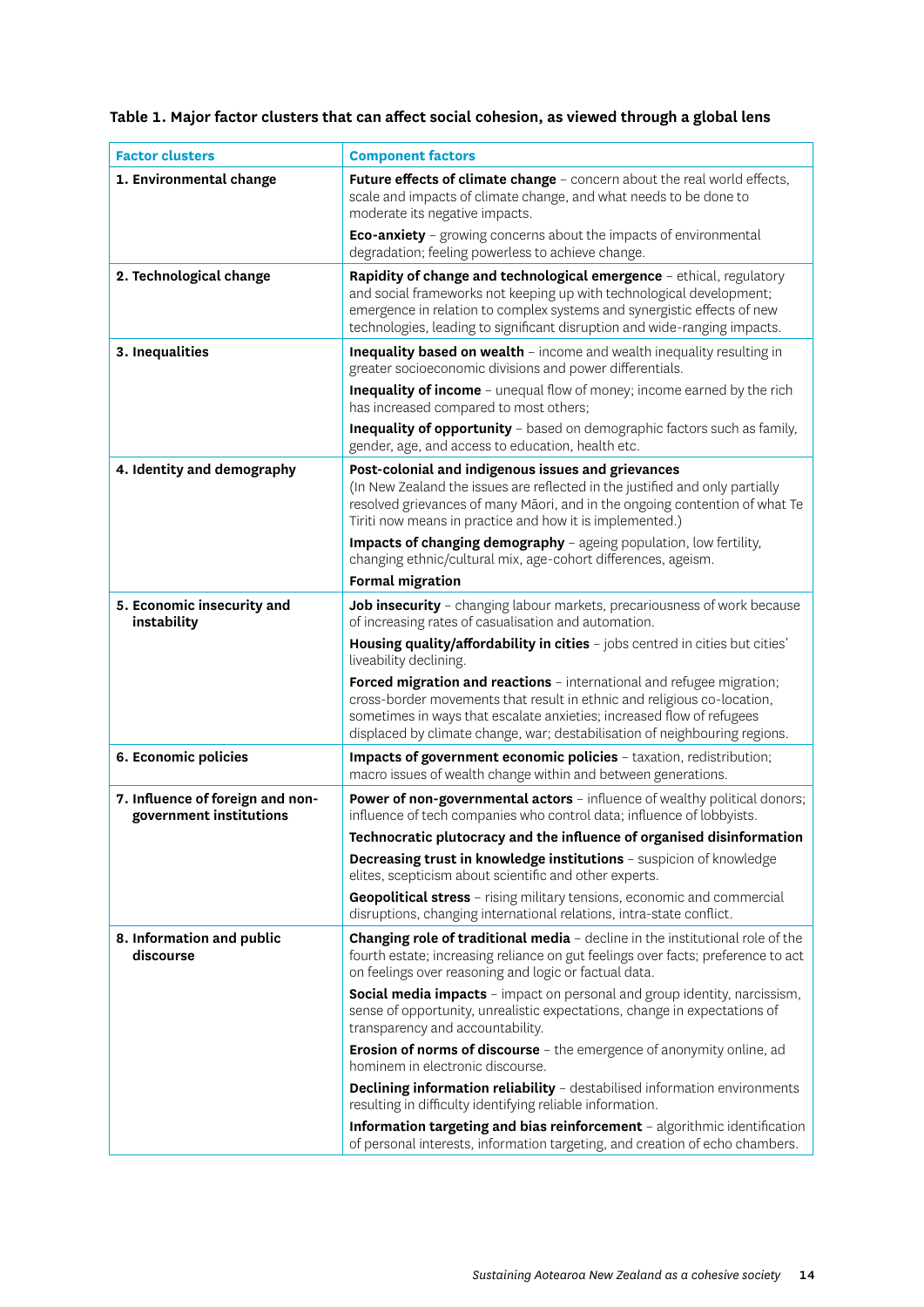| <b>Factor clusters</b>                          | <b>Component factors</b>                                                                                                                                                                                                                         |
|-------------------------------------------------|--------------------------------------------------------------------------------------------------------------------------------------------------------------------------------------------------------------------------------------------------|
| 9. Social boundaries and norms                  | <b>Compliance with civic values</b> - willingness to acknowledge and action<br>shared values; respect for norms.                                                                                                                                 |
|                                                 | Sense of collective responsibility - efforts to find group or local solutions;<br>not assuming top-down solutions.                                                                                                                               |
|                                                 | Threats to rule of law - decreasing ability of society to uphold established<br>laws that are deemed to be fair and just.                                                                                                                        |
|                                                 | New social group structures and group identity - influence of online<br>communities and world views to define individual and group identity, often in<br>problematic ways.                                                                       |
| 10. Psychological states and<br><b>stresses</b> | Sense of personal security and safety - real or perceived criminality or<br>threats; increased awareness of conflict via media.                                                                                                                  |
|                                                 | <b>Emotional and psychological stress</b> - societal and personal strains<br>experienced as a result of modern lifestyles and work patterns; mental<br>health status affecting the ability to adapt and recover from adversity.                  |
| 11. Trust in institutions of<br>government      | Trust in representative democracy - mistrust that democratic/electoral<br>processes are fair; declining public trust in government accountability and<br>integrity; perceived lack of voice in process.                                          |
|                                                 | Trust in government institutions - public trust in government<br>accountability and integrity; trust in the justice system, in the agencies of<br>central and local government, and that government will meet individual and<br>community needs. |
| 12. Perceptions of unfairness                   | Economic grievances and expectations - growth in anxiety and anger<br>about changes to economies and labour markets; economic expectations<br>not being met.                                                                                     |
|                                                 | Perceived corruption of power elites - decline of trust in elites as a result<br>of perceived corruption and arrogance.                                                                                                                          |
| 13. Inclusion and community                     | Perceptions of minorities - blame and stereotyping of 'out-groups';<br>characterising defined groups in negative terms and problematising them.                                                                                                  |
|                                                 | <b>Strength of community groups</b> - strength and availability of (non-state)<br>institutions of communal support such as community social groups, sports<br>clubs, religious groups.                                                           |
|                                                 | <b>Sense of nationalism</b> - trend towards populism and exclusion of the 'other'.                                                                                                                                                               |
| 14. Polarisation and extremism                  | <b>Support for authoritarianism</b> - desire for order and hierarchy, desire for<br>strong political leadership, loyalty to strongman leaders who protect from<br>'outsiders'.                                                                   |
|                                                 | Political polarisation - increasingly entrenched divisions between different<br>political world views with little room for compromise.                                                                                                           |
|                                                 | Normalisation of extreme views - shift of mainstream views - changes to<br>what is considered 'normal'; spread of extreme views, radicalisation.                                                                                                 |
|                                                 | Perceived threats to group norms/values - sense that long-held societal/<br>group norms and values are under threat from actions for minority rights,<br>gender, etc. (also known as cultural backlash).                                         |

Individuals in any high-income society will have various and diverse views on the relative importance of each of these 14 clusters of factors. Ideally, any assessment of the state of social cohesion in a society would first explore the importance of each of these factors to different groups. This would help reveal which factors are important to us all, which factors invite a diversity of views, and which factors are particularly important to a distinct group or community.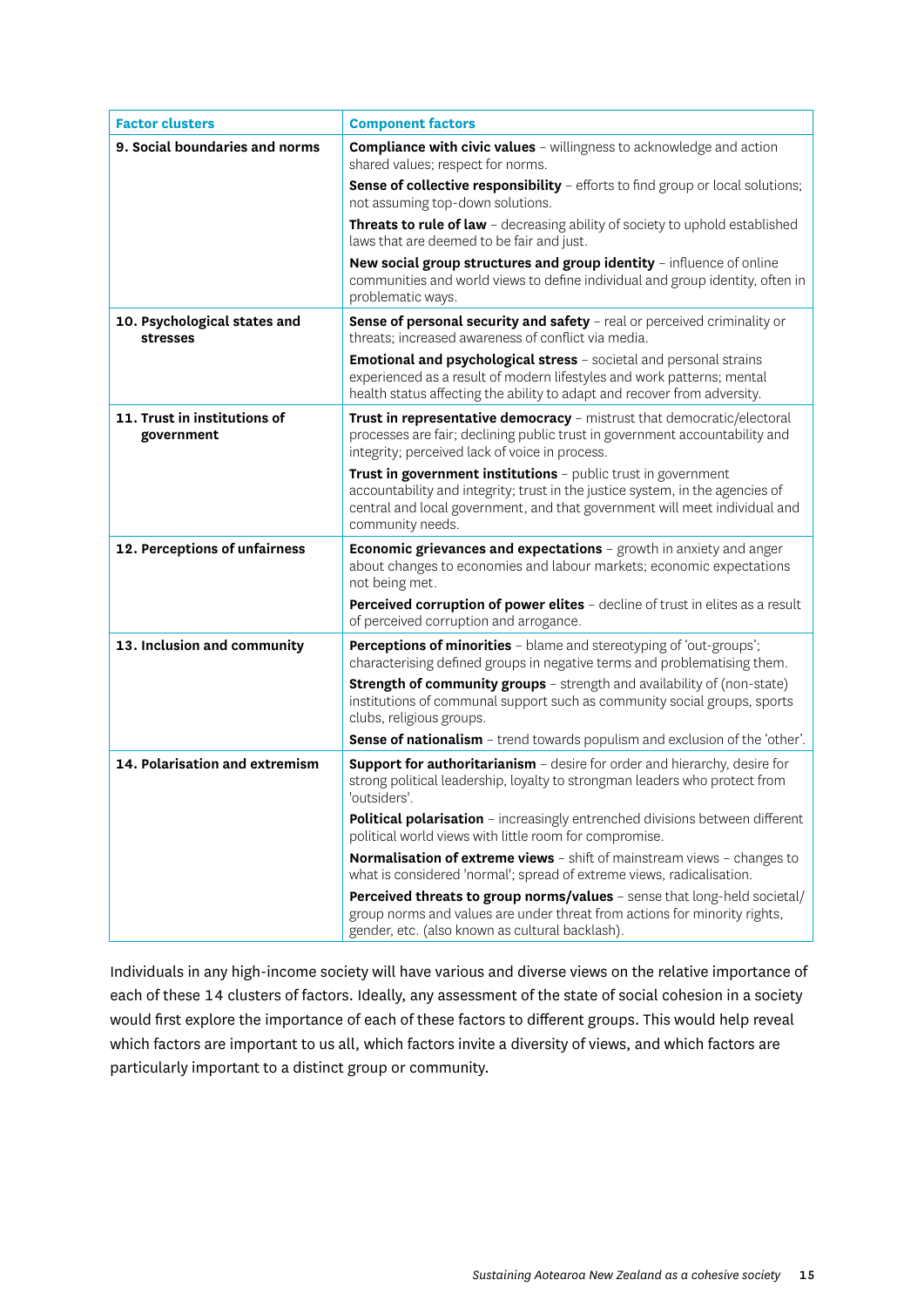## <span id="page-17-0"></span>**Threats to social cohesion**

New Zealand is generally seen as a cohesive society, but it is not immune to division, and there are warning signs. Matters to consider include:

- **The potential for constitutional change**, constructively resolving how Te Tiriti is embedded into New Zealand society.
- The inherent dissonance between **bicultural and multicultural identities**.
- The sense that transparency and inclusiveness of our **central and local government democratic processes** has been declining.
- **The potential for regional conflict** in the Indo-Pacific region and/or economic and climate challenges for our Pacific neighbours.
- **The long-term consequences of Covid-19**, which has amplified many existing inequalities (e.g. the digital divide), issues of trust in government, and the role of disinformation. There is anger and frustration over the consequences of government-imposed controls. The impacts on mental health and on education will exacerbate the consequences of the pandemic. Indeed, the International Covid Scenarios Project (ISC, 2021; Skegg et al., 2021) has specifically highlighted the pandemic's long-term threats to social cohesion and to the government-citizen relationship.
- **Climate change** will have real impacts on coastal communities, on agriculture, on water excesses and drought. Pacific neighbours will be especially impacted by rising sea levels. The needed national responses to climate change will cause considerable debate around the required tradeoffs, and these will unevenly impact different parts of the community, both economically and socially.
- **The changed nature of social discourse** given the state of New Zealand's fourth estate and the role of social media. Discussion of politically important topics is increasingly problematic due to the fragmentation of the media and sources of public information, and changing behaviours in terms of media consumption, with a tendency to operate in information, political, and social siloes.
- **The long-term impact of disruptive technologies** such as immersive and pervasive computer systems and quantum computing. This comes on top of the major impacts of technology on the way we work and access employment.
- How the **discourse over national governance versus regional government** evolves, a tension which has been highlighted recently in the discourse over the Three Waters proposal.
- **Growing economic and persistent educational and health inequalities**.
- **The failure to resolve longstanding social issues** of intergenerational poverty traps, housing costs, aged care, etc.

These challenges, along with many others, need to be continuously subject to risk analysis, reflection, and action in order to protect New Zealand's greatest asset – its people and their relative cohesion. How do these various changes and factors impact on social cohesion? How should they be factored in when considering changes to our political, economic, and social systems and policies? Some responses will need to be targeted to specific sections of the community while others will need a collective mandate.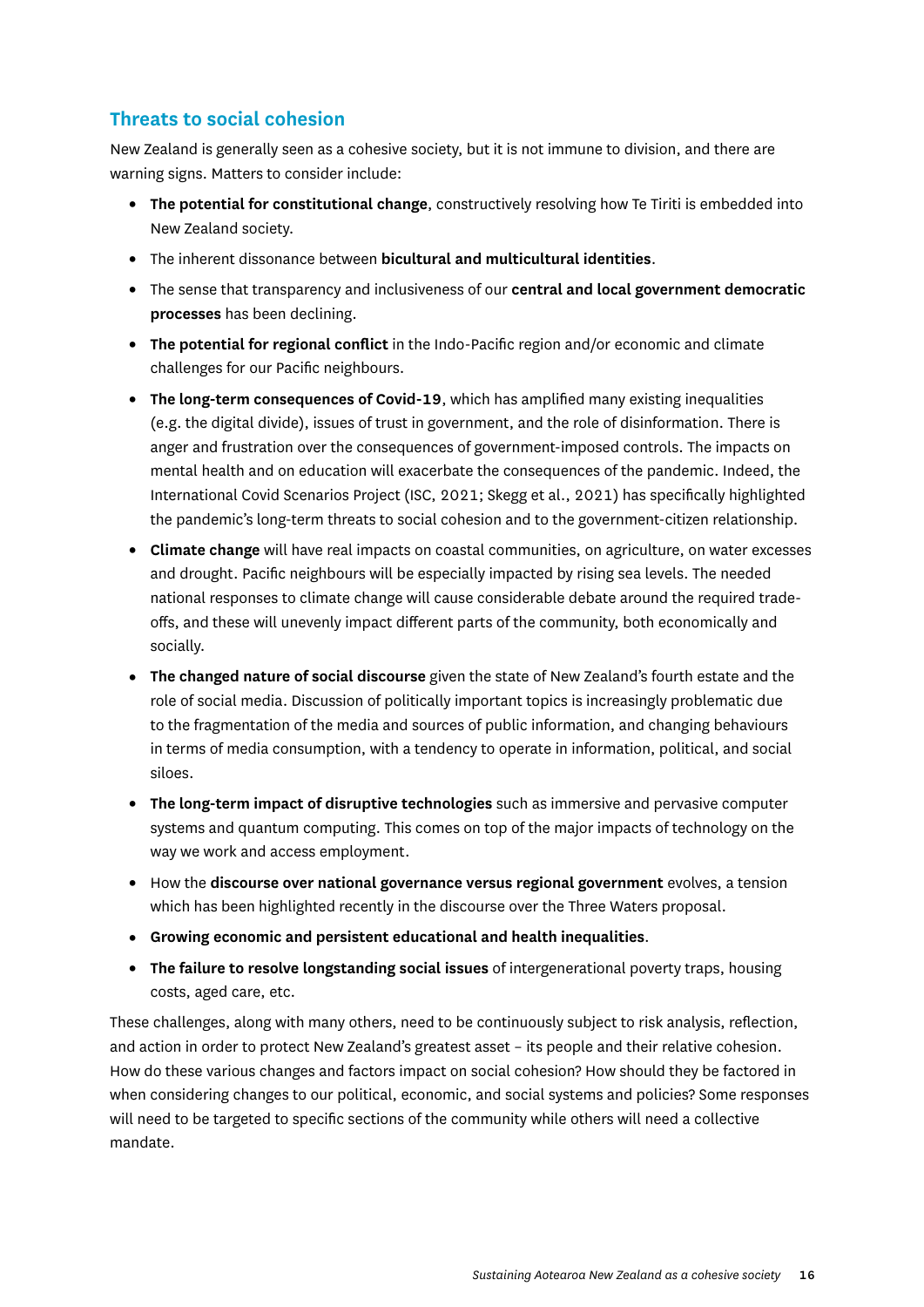<span id="page-18-0"></span>In the context of the range of risks listed above, we need to explore and find solutions to these issues that are specific to Aotearoa New Zealand, for example by:

- Ensuring a true plurality of voices in discussing and agreeing upon solutions. The superficial nature of most central and local government consultation is compounded by the shallow nature of aspects of our democracy with a single parliamentary chamber, a very short electoral cycle, a strong party whip, and a lack of a select committee process of the type that upper houses generally bring. There is a danger, in such institutional arrangements, of political partisanship and short-termism.
- Strengthening participatory democracy with new, more inclusive deliberative approaches.
- Strengthening the capacities of the responsible fourth estate and addressing the challenges of disinformation, especially in relation to the influences of social media.
- Promoting a more open and informed approach in Aotearoa New Zealand to conversations on a range of complex issues including climate change transformation and environmental sustainability, discrimination, the use of life sciences technologies, our bicultural and multicultural future, and constitutional change.

# **CONCLUSION**

Societies around the world are currently experiencing a number of disorienting shifts that are so discontinuous with their history that the strains on individuals, families, communities, institutions, and governments are manifesting in profound disequilibria at many levels of societal activity. We are experiencing a 'perfect storm' of multiple significant transformations and transitions. How do societies remain resilient in the face of these changing realities? Every society and sector within society will experience these changes in different ways. The experience of societal sectors will depend greatly on how they identify themselves in relation to others in society, their resource base, their level of participation in core institutional processes, and their level of trust in such institutions.

The problems facing societies are 'collective action problems'. They cannot be resolved by individuals acting alone, but rather require cooperation founded on trust, which underpins social cohesion. Social cohesion does not require a unanimous voice. In fact, willingness to challenge ideas and openness to different views is critical as it enables the system to continuously improve, adapt, and self-correct. Vertical trust and cohesion are maintained by transparent institutional checks on those who govern by those who are governed. Indeed, the institutions of democracy will likely have to evolve in this context (OECD, 2020). Horizontal trust among citizens requires people to understand other viewpoints and agree on processes that are seen to be fair and transparent, so that even if they disagree about the solution, there are mechanisms and processes to arrive at a decision that can be accepted collectively. There are many new initiatives in deliberative democracy, such as citizens' juries or citizens' assemblies (Elstub & McClaverty, 2014; OECD, 2020), that New Zealand might consider, especially when problems are highly contested and have a high values component.

New Zealand prides itself on its level of vertical trust (Edelman, 2021), but that can, on occasions, translate to complacency. While there is relatively high trust in the institutions of government, the pandemic has illustrated that trust is not universal and can be eroded. Aotearoa New Zealand, especially Auckland, is already amongst the most ethnically diverse societies in the world. The nature of our populations has changed rapidly. The issues we confront have become clearer but also more challenging. The resolution of what it means to be a 'Kiwi' is still evolving – it is certainty no longer (and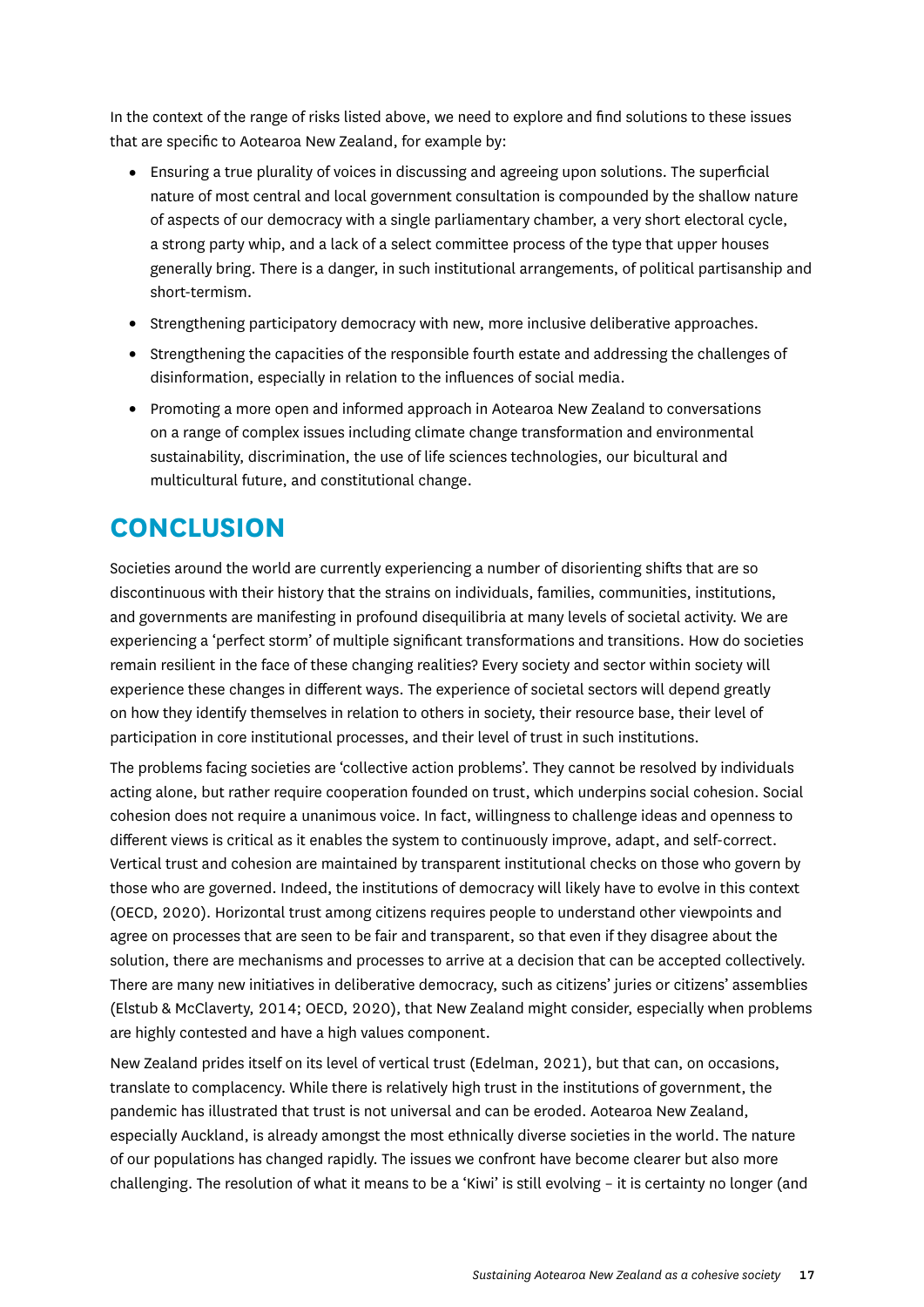<span id="page-19-0"></span>should have never been) defined by rugby, racing and beer. In this context, strong horizontal trust, and therefore cohesiveness, cannot be assured unless we collectively understand what might undermine it and what we can do to enhance it.

# **ACKNOWLEDGEMENTS**

We thank the many people who contributed to this work via conceptual discussions, software development, engagement in expert elicitation workshops, and submitting survey responses. This includes many members of the International Network for Government Science Advice (INGSA) community. Special thanks to Sophie Jones, who built the survey software tool and adapted it in real time during the elicitation workshops, and to Rachel Owens and Beatrix Jones, who performed the factoral statistical clustering analysis.

The research team is especially grateful to the attendees of the London workshop sessions: Mathieu Denis (Paris), David Fine (London, Johannesburg), Robin Grimes (London), Mark Hanson (Southampton), Malavika Jayaram (Singapore), Joelle Jenny (London), Matthias Kaiser (Bergen), Anne-Greet Keizer (The Hague), Tarek Mansour (Dubai), Andrew Markus (Melbourne), Julie Maxton (London), Tolullah Oni (Cambridge), Elisa Reis (Rio de Janeiro), Hamid Samadari (New York), Paul Spoonley (Auckland), Ine Steenmans (London), Harvey Whitehouse (Oxford), James Wilsdon (Sheffield), Ankit Bisht (Dubai), and Nesma Barghouthi (Dubai).

The project team gratefully acknowledges partial funding of this project through an unrestricted grant from McKinsey and Co.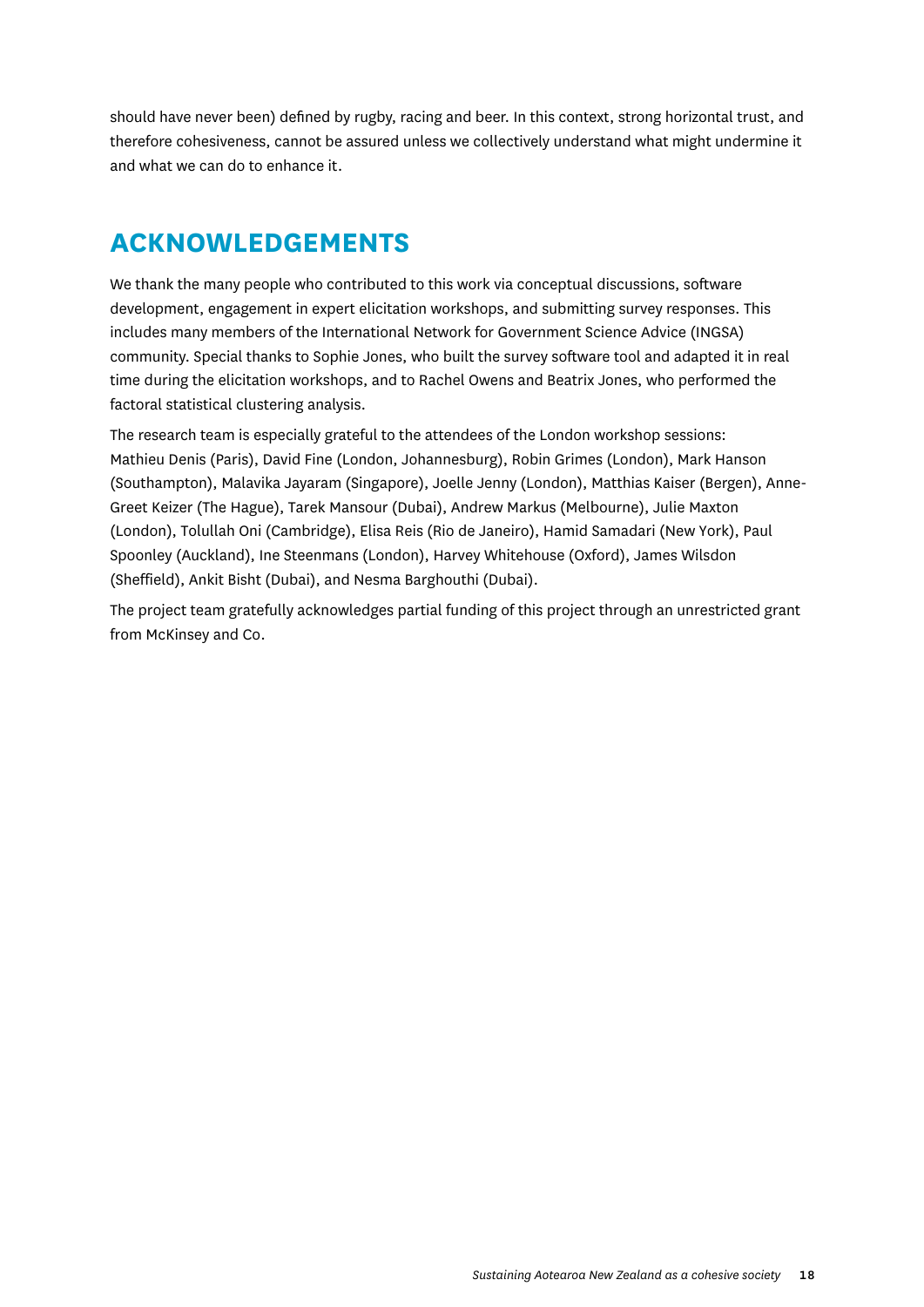# <span id="page-20-0"></span>**REFERENCES**

- Altria, L., Fischetti, A., Funabashi, Y., & Takino, S. (2019). *Maintaining Social Cohesion through Democratic Liberalism* G20 Insights, Issue. G. Insights.
- Anderson, J., & Rainie, L. (2017). *The Future of Truth and Misinformation Online.* [https://www.pewresearch.org/](https://www.pewresearch.org/internet/2017/10/19/the-future-of-truth-and-misinformation-online/) [internet/2017/10/19/the-future-of-truth-and-misinformation-online/](https://www.pewresearch.org/internet/2017/10/19/the-future-of-truth-and-misinformation-online/)
- Anderson, J., & Rainie, L. (2018). *The future of well-being in a tech-saturated world.* [https://www.pewresearch.org/](https://www.pewresearch.org/internet/2018/04/17/the-future-of-well-being-in-a-tech-saturated-world/) [internet/2018/04/17/the-future-of-well-being-in-a-tech-saturated-world/](https://www.pewresearch.org/internet/2018/04/17/the-future-of-well-being-in-a-tech-saturated-world/)
- Arogyaswamy, B. (2020, Mar 19). Big tech and societal sustainability: an ethical framework. *AI Soc,* 1-12. <https://doi.org/10.1007/s00146-020-00956-6>
- Bardon, A. (2020). *The truth about denial, bias and self-deception in science, politics and religion.* Oxford University Press.
- Bayer, J., Bitiukova, N., Bård, P., Szakåcs, J., Alemanno, A., & Uszkiewicz, E. (2019). *Disinformation and propaganda impact on the functioning of the rule of law in the EU and its Member States.*
- Boxell, L., Gentzkow, M., & Shapiro, J. M. (2020). *Cross-country trends in affective polarization.*
- Boyer, P. (2020). *Minds Make Societies: How Cognition Explains the World Humans Create.* Yale University Press.
- Bremmer, I. (2021). The Technopolar Moment: How Digital Powers Will Reshape the Global Order. *Foreign Affairs* (November/December).
- Chan, J., To, H.-P., & Chan, E. (2006). Reconsidering Social Cohesion: Developing a Definition and Analytical Framework for Empirical Research. *Social Indicators Research, 75*(2), 273-302.
- Charters, C., Kingdon-Bebb, K., Olsen, T., Ormsby, W., Owen, E., Pryor, J., Ruru, J., Solomon, N., & Williams, G. (2019). *He Puapua: Report of the working group on a plan to realise the UN Declaration of the Rights of Indigenous Peoples in Aotearoa/New Zealand.* Released under the Official Information Act, Issue.
- Connolly, J. M., Uscinski, J. E., Klofstad, C. A., & West, J. P. (2019). Communicating to the public in the era of conspiracy theory. *Public Integrity, 21*(5), 469-476.
- Cox, D., Lienesch, R., & Jones, R.P. (2017). *Beyond Economics: Fears of Cultural Displacement Pushed the White Working Class to Trump.* PRRI The Atlantic.
- CTAG. (2021). *The New Zealand Terrorism Threat Environment.*
- Cuellar, R. (2009). *Social Cohesion and Democracy.*
- Curry, O. S., Mullins, D. A., & Whitehouse, H. (2019). Is it good to cooperate? Testing the theory of morality-ascooperation in 60 societies. *Current Anthropology, 60*(1), 47-69.
- Davies, W. (2019). *Nervous States: How Feeling Took Over the World.* Penguin.
- Durie, J. (2005). *The Rule of Law, Biculturalism and Multiculturalism* ALTA Conference, Issue.
- Dutton, W. H., Reisdorf, B., Dubois, E., & Blank, G. (2017). Social shaping of the politics of internet search and networking: moving beyond filter bubbles, echo chambers, and fake news.
- Edelman. (2021). *Edelman Trust Barometer 2021.* <https://www.edelman.com/trust/2021-trust-barometer>
- Elstub, S., & McClaverty, P. (Eds.). (2014). *Deliberative Democracy: Issues and Cases.* Edinburgh University Press Books.
- Enfield, N. (2017). We're in a Post-Truth World with Eroding Trust and Accountability: It Can't End Well. *The Guardian.* [https://www.theguardian.com/commentisfree/2017/nov/17/were-in-a-post-truth-world-with-eroding-trust](https://www.theguardian.com/commentisfree/2017/nov/17/were-in-a-post-truth-world-with-eroding-trust-and-accountability-it-cant-end-well)[and-accountability-it-cant-end-well](https://www.theguardian.com/commentisfree/2017/nov/17/were-in-a-post-truth-world-with-eroding-trust-and-accountability-it-cant-end-well)
- European Commission. (2018). *A multi-dimensional approach to disinformation: Report of the independent High level Group on fake news and online disinformation.*
- Finkel, E. J., Bail, C. A., Cikara, M., Ditto, P. H., Iyengar, S., Klar, S., Mason, L., McGrath, M. C., Nyhan, B., Rand, D. G., Skitka, L. J., Tucker, J. A., Bavel, J. J. V., Wang, C. S., & Druckman, J. N. (2020). Political sectarianism in America. *Science, 370*(6516), 533-536.<https://doi.org/doi:10.1126/science.abe1715>
- Fonseca, X., Lukosch, S., & Brazier, F. (2018). Social cohesion revisited: a new definition and how to characterize it. *Innovation: The European Journal of Social Science Research.* <https://doi.org/10.1080/13511610.2018.1497480>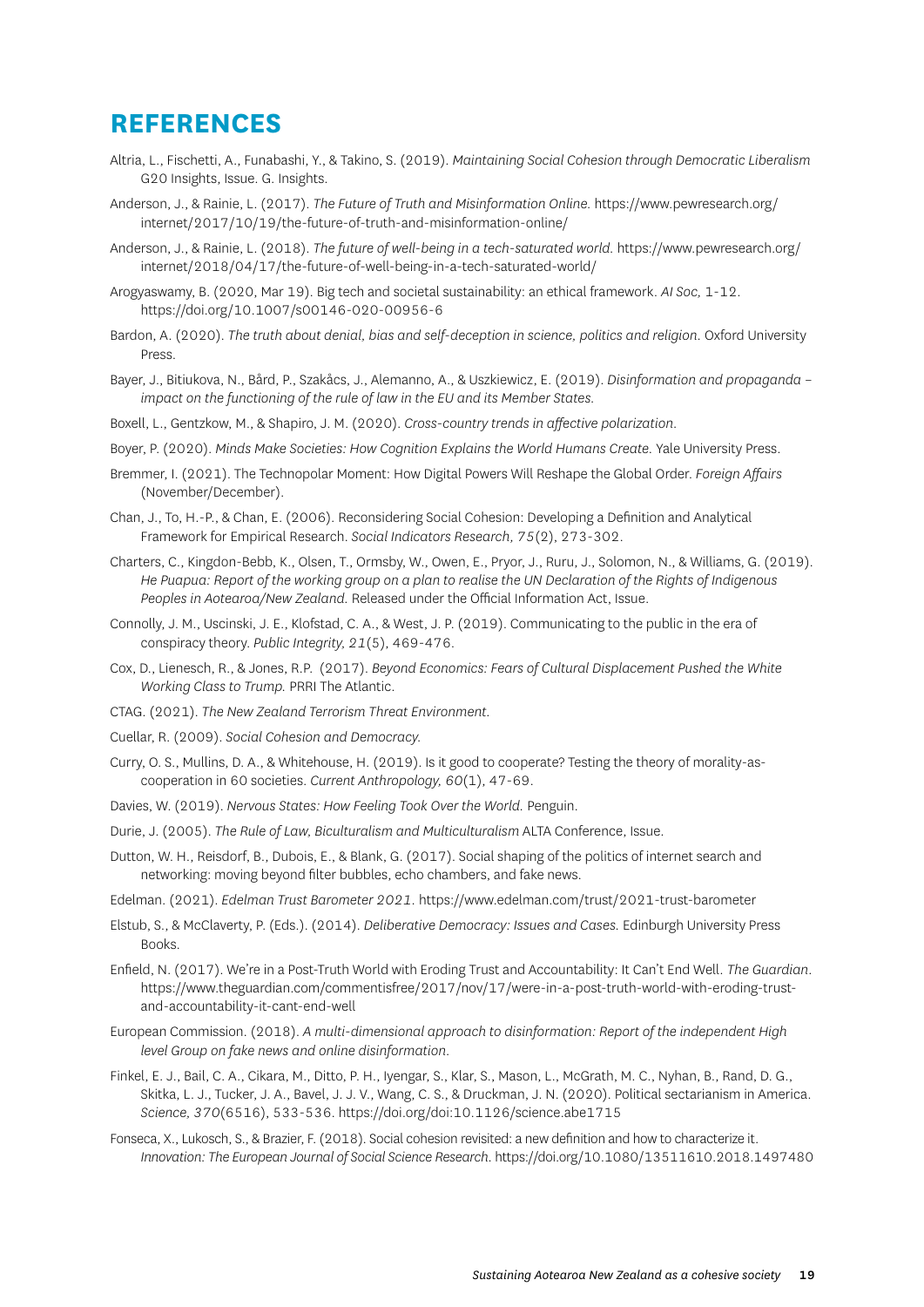Frieling, M., & Warren, D. (2018). *Resilience and Future Well-being. Living Standards Series: Discussion Paper 18/05.*

- Garg, P. (2018). *Beyond Transactions: The Vision for Cryptocurrencies as a Tool for Social Cohesion.* https:// btcmanager.com/beyond-transactions-the-vision-for-cryptocurrencies-as-a-tool-for-social-cohesion/
- Gill, P., Horgan, J., & Deckert, P. (2014). Bombing Alone: Tracing the Motivations and Antecedent Behaviors of Lone-Actor Terrorists. *J Forensic Sci, 59*(2), 425-435.
- Gillespie, A. (2021). Covid-19: What are the limits of dissent as nation vaccinates and prepares to open up? *Stuff.*
- Gluckman, P., & Hanson, M. A. (2019). *Ingenious: The Unintended Consequences of Human Innovation.* Harvard University Press.
- Goldin, I. (2021). *Rescue: From Global Crisis to a Better World.* Hodder & Stoughton.
- Graeber, D., Schmidt-Petri, C., & Schröder, C. (2021). Attitudes on voluntary and mandatory vaccination against COVID-19: Evidence from Germany. *PLOS one, 16*(5), e0248372.
- Grimes, A., MacCulloch, R., & McKay, F. (2015). *Indigenous Belief in a Just World: New Zealand Māori and other Ethnicities Compared* Motu Working Paper 15-14, Issue.
- Groarke, J. (2021). *Memes, Message-boards, and Mass Murder: An Analysis of the Role of the Internet on the Radicalisation of White Nationalist Terrorists* (A dissertation submitted in partial fulfilment of the requirements for the degree of Masters of Conflict and Terrorism Studies, Issue.
- Gündüz, U. (2017, 09/11). The Effect of Social Media on Identity Construction. *Mediterranean Journal of Social Sciences, 8*(5), 85.<https://www.richtmann.org/journal/index.php/mjss/article/view/10062>
- Harper, R. A. (2010). The Social Media Revolution: Exploring the Impact on Journalism and News Media Organizations. *Inquiries Journal/Student Pulse, 2*(03).
- Husband, C., & Alam, Y. (2011). *Social cohesion and counter-terrorism: A policy contradiction?* Policy Press.
- International Science Council (2021). *COVID-19 Scenarios Project.* https://council.science/covid-19-scenarios/
- Jenson, J. (1998). *Mapping social cohesion: The state of Canadian research. CPRN Study F03.*
- Jewett, R. L., Mah, S. M., Howell, N., & Larsen, M. M. (2021). Social Cohesion and Community Resilience During COVID-19 and Pandemics: A Rapid Scoping Review to Inform the United Nations Research Roadmap for COVID-19 Recovery. *International Journal of Health Services, 51*(3), 325-336.
- Jordan, F., Schaik, C., Francois, P., Gintis, H., Haun, D., Hruschka, D., Janssen, M., Kitts, J., Lehmann, L., Mathew, S., Richerson, P., Turchin, P., & Wiessner, P. (2013). Cultural Evolution of the Structure of Human Groups. In Richerson, Peter J; Christiansen, Morten H. Cultural Evolution: Society, technology, language, and religion. Cambridge: MIT Press, (pp. 87-116).<https://doi.org/10.5167/uzh-85652>
- Kaakinen, M., Sirola, A., Savolainen, I., & Oksanen, A. (2020, 2020/01/02). Shared identity and shared information in social media: development and validation of the identity bubble reinforcement scale. *Media Psychology, 23*(1), 25-51. <https://doi.org/10.1080/15213269.2018.1544910>
- Larsen, A. (2014). *Social cohesion: Definition, measurement and developments.* https://www.un.org/esa/socdev/ egms/docs/2014/LarsenDevelopmentinsocialcohesion.pdf
- Lazarus, J. V., Ratzan, S. C., Palayew, A., Gostin, L. O., Larson, H. J., Rabin, K., Kimball, S., & El-Mohandes, A. (2021, 2021/02/01). A global survey of potential acceptance of a COVID-19 vaccine. *Nature Medicine, 27*(2), 225- 228. https://doi.org/10.1038/s41591-020-1124-9
- Leach, C. W., Iyer, A., & Pedersen, A. (2007). Angry opposition to government redress: When the structurally advantaged perceive themselves as relatively deprived. *British Journal of Social Psychology, 46,* 191–204.
- Lewandowsky, S., Smillie, L., Garcia, D., Hertwig, R., Weatherall, J., Edidy, S., Robertson, R. E., O'connor, C., Kozyreva, A., Lorenz-Spreen, P., Blaschke, Y., & Leiser, M. (2021). *Technology and Democracy: Understanding the influence of online technologies on political behaviour and decision-making.*
- Manhire, T. (2021). Covid 19 Delta outbreak: Toby Manhire the protest that revealed a new, ugly, dangerous side to NZ. *NZ Herald.*
- Manner, M., & Gowdy, J. (2010). The evolution of social and moral behavior: evolutionary insights for public policy. *Ecological economics, 69*(4), 753-761.
- Mari, S., Gil de Zúñiga, H., Suerdem, A., Hanke, K., Brown, G., Vilar, R., Boer, D., & Bilewicz, M. (2021). Conspiracy Theories and Institutional Trust: Examining the Role of Uncertainty Avoidance and Active Social Media Use. *Political Psychology, 43*, 65-69.<https://doi.org/https://doi.org/10.1111/pops.12754>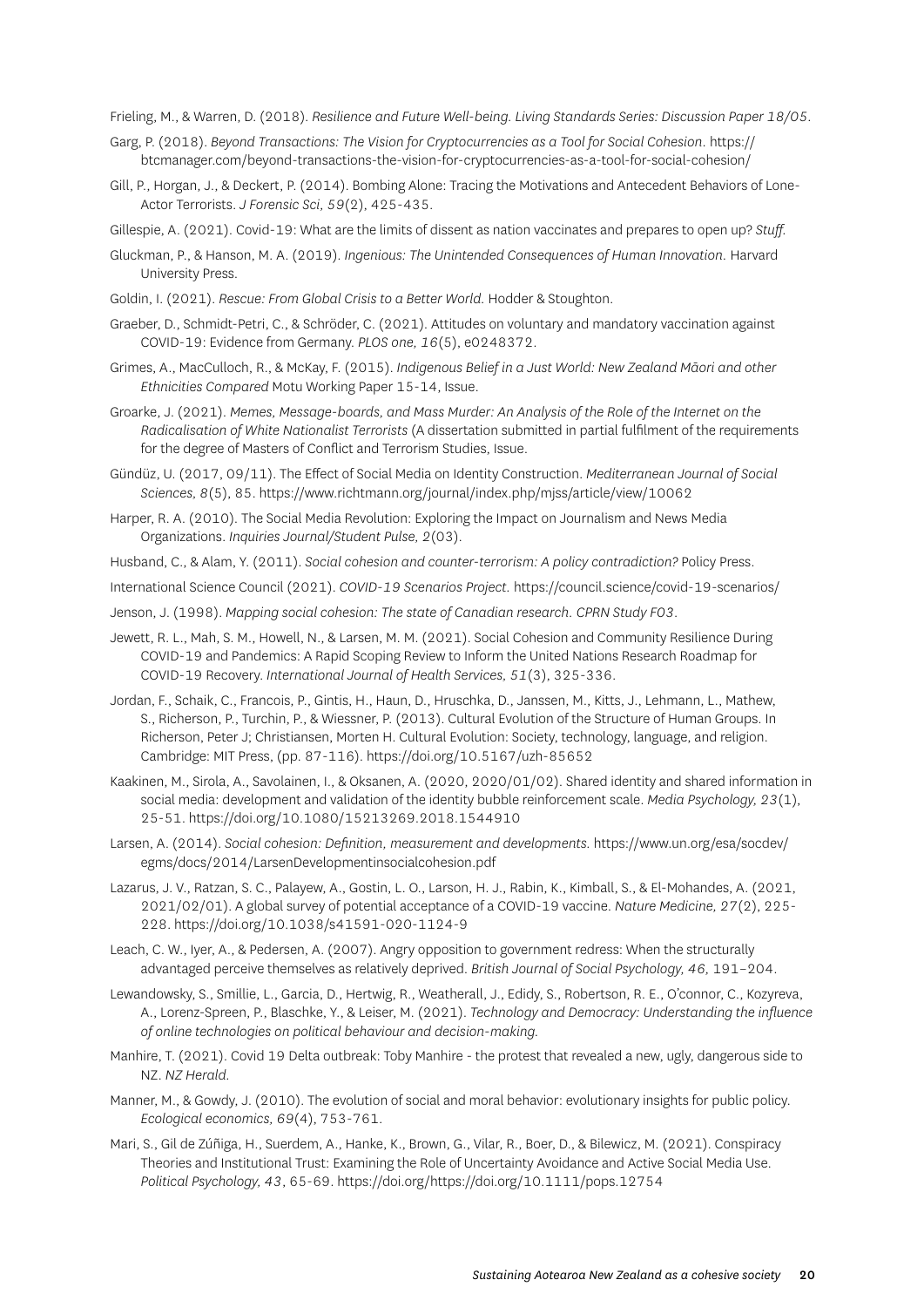Marlowe, J. M., Bartley, A., & Collins, F. (2016). Digital belongings: The intersections of social cohesion, connectivity and digital media. *Ethnicities.* <https://doi.org/10.1177/1468796816654174>

- Mason, L. (2016). A Cross-Cutting Calm: How Social Sorting Drives Affective Polarization. *Public Opinion Quarterly, 80*(S1), 351-377. <https://doi.org/10.1093/poq/nfw001>
- McIntyre, L. (2018). *Post-truth.* MIT Press.
- McMeeking, S., Leahy, H., & Savage, C. (2020). An Indigenous self-determination social movement response to COVID-19. *AlterNative: An International Journal of Indigenous Peoples, 16*(4), 395-398. <https://doi.org/10.1177/1177180120967730>
- Milfont, T. L., Zubielevitch, E., Milojev, P., & Sibley, C. G. (2021, 2021/07/06). Ten-year panel data confirm generation gap but climate beliefs increase at similar rates across ages. *Nature Communications, 12*(1), 4038. <https://doi.org/10.1038/s41467-021-24245-y>

Ministry for the Environment. (2020). *National climate change risk assessment for New Zealand.*

- Møller, J., & Skaaning, S.-E. (2013, 2013/01/01). Autocracies, democracies, and the violation of civil liberties. *Democratization, 20*(1), 82-106. <https://doi.org/10.1080/13510347.2013.738863>
- New Zealand Immigration Service. (2004). *A Future Together: The New Zealand Settlement Strategy in Outline.*  [www.immigration.govt.nz/community/stream/support/nzimmigrationsettlementstrategy/](http://www.immigration.govt.nz/community/stream/support/nzimmigrationsettlementstrategy/)

Norenzayan, A. (2015). *Big Gods: How Religion Transformed Cooperation and Conflict.* Princeton University Press.

- Norris, P., & Ingelhart, R. (2019). *Cultural Backlash: Trump, Brexit, and Authoritarian Populism.* Cambridge University Press.
- OECD. (2012). *Perspectives on Global Development 2012: Social Cohesion in a Shifting World.*
- OECD. (2020). *Innovative Citizen Participation and New Democratic Institutions: Catching the Deliberative Wave.*  <https://doi.org/10.1787/339306da-en>
- Office of Ethnic Communities. (2016). *Flourishing ethnic diversity; thriving New Zealand. Strategic Direction and Intent for the Office of Ethnic Communities 2016-2020.* [https://www.ethniccommunities.govt.nz/assets/](https://www.ethniccommunities.govt.nz/assets/Resources/26250b4a76/StrategicDirectionOct2016.pdf) [Resources/26250b4a76/StrategicDirectionOct2016.pdf](https://www.ethniccommunities.govt.nz/assets/Resources/26250b4a76/StrategicDirectionOct2016.pdf)
- Pan, Z., Lu, Y., Wang, B., & Chau, P. Y. K. (2017, 2017/01/02). Who Do You Think You Are? Common and Differential Effects of Social Self-Identity on Social Media Usage. *Journal of Management Information Systems, 34*(1), 71-101.
- Peace, R., & Spoonley, P. (2019). Social Cohesion and Cohesive Ties: Responses to Diversity *New Zealand Population Review, 45*, 98–124.
- Peach, E. M. E. (2018). *Biculturalism in New Zealand Parliament: A corpus-based approach* University of Canterbury.
- Perret, C., Hart, E., & Powers, S. T. (2020). From disorganized equality to efficient hierarchy: how group size drives the evolution of hierarchy in human societies. *Proc. R. Soc. B., 287*, 20200693.
- Porumbescu, G. A., Lindeman, M. I., Ceka, E., & Cucciniello, M. (2017). Can transparency foster more understanding and compliant citizens? *Public Administration Review, 77*(6), 840-850.
- Rose-Stockwell, T. (2017). *This is how your fear and outrage are being sold for profit* Quartz, Issue.
- Royal Commission. (2020). *Ko tō tātou kāinga tēnei. Report: Royal Commission of Inquiry into the terrorist attack on Christchurch masjidain on 15 March 2019.*
- Scharfbillig, M., Smillie, L., Mair, D., Sienkiewicz, M., Keimer, J., Pinho Dos Santos, R., Vinagreiro Alves, H., Vecchione, E., & L., S. (2021). *Values and identities: A policymaker's guide.*
- Shultz, S., Opie, C., & Atkinson, Q. D. (2011, 2011/11/01). Stepwise evolution of stable sociality in primates. *Nature, 479*(7372), 219-222.<https://doi.org/10.1038/nature10601>
- Singh, P. (2018). Global configurations of indigenous identities, movements and pathways. *Thesis Eleven, 145*(1), 10-27. <https://doi.org/10.1177/0725513618763837>
- Skegg, D., Gluckman, P., Boulton, G., Hackmann, H., Karim, S. S. A., Piot, P., & Woopen, C. (2021). Future scenarios for the COVID-19 pandemic. *The Lancet, 397*(10276), 777-778.
- Sloan Wilson, D. (2015). *Does Altruism Exist? Culture, Genes, and the Welfare of Others.* Yale University Press.
- Smith, A. (2018). *Algorithms in action: The content people see on social media.*
- Spoonley, P. (2020). *The New New Zealand. Facing Demographic Disruption.* Massey University Press.
- Spoonley, P., Gluckman, P., Bardsley, A., McIntosh, T., Hunia, R., Johal, S., & Poulton, R. (2020). *He Oranga Hou: Social cohesion in a post-Covid world.*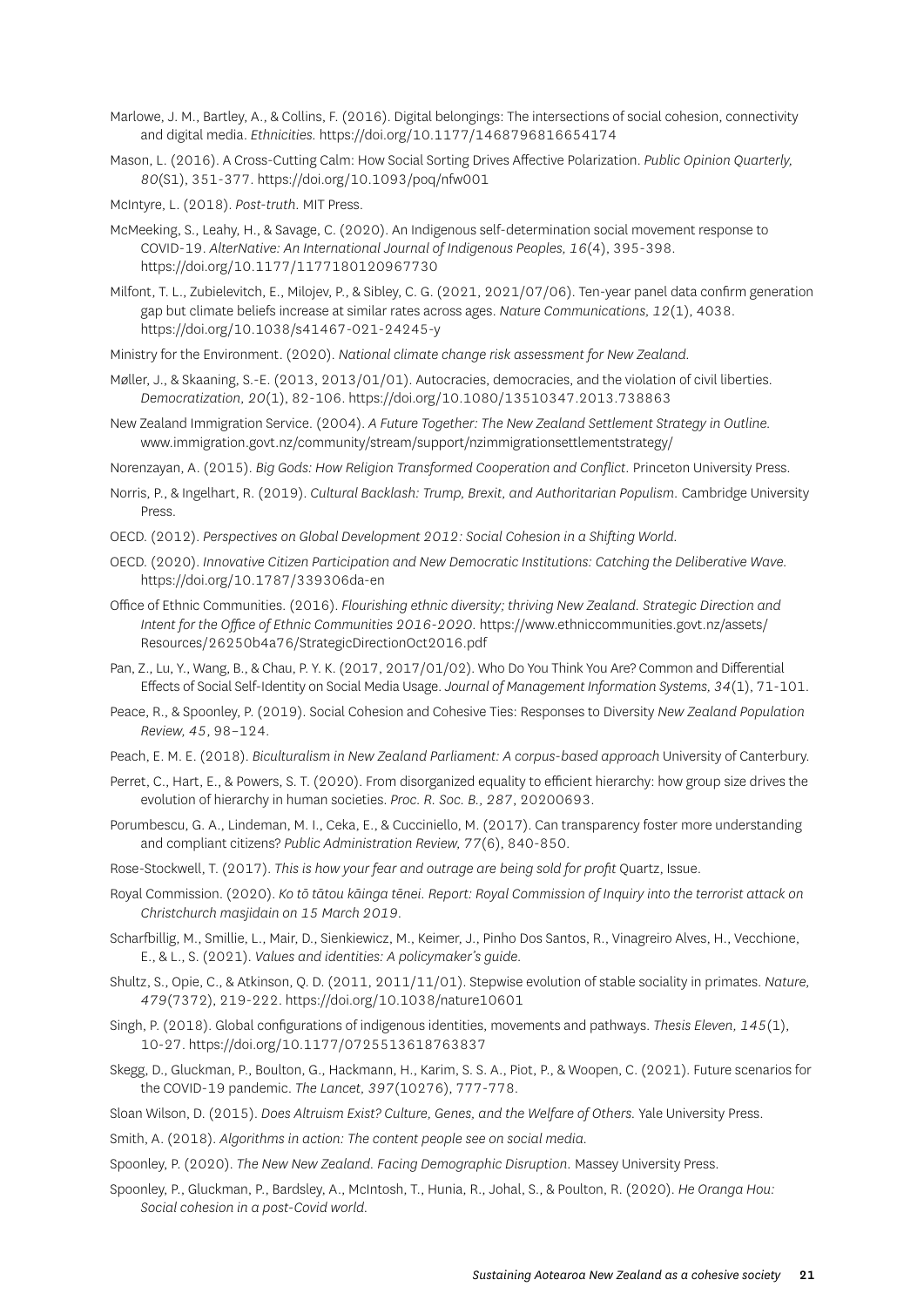- Spoonley, P., Peace, R., Butcher, A., & O'Neill, D. (2005). Social cohesion: A policy and indicator framework for assessing immigrant and host outcomes. *Social Policy Journal of New Zealand, 24,* 85-110.
- Starbird, K. (2019). Disinformation's spread: bots, trolls and all of us. *Nature, 571,* 449.
- Stewart, E. (2021, 2021/02/11). Detecting Fake News: Two Problems for Content Moderation. *Philosophy & Technology.* <https://doi.org/10.1007/s13347-021-00442-x>
- Stewart, G. (2018). *Rebooting biculturalism in Aotearoa-New Zealand* Briefing Papers, Issue. B. Papers. https:// briefingpapers.co.nz/rebooting-biculturalism/
- The Treasury. (2017). *Living Standards Framework.*
- Townshend, I., Awosonga, O., Kulig, J., & Fan, H. Y. (2015). Social cohesion and resilience across communities that have experienced a disaster. *Natural Hazards, 75,* 913–938.
- Tukuitonga, C., Humpage, L., & Asafo, D. (2021). *Taking Issue: Is New Zealand a more cohesive society since Covid-19?* Ingenio, Issue 25 May 2021.
- Van Prooijen, J.-W., Spadaro, G., & Wang, H. (2021). Suspicion of institutions: How distrust and conspiracy theories deteriorate social relationships. *Current Opinion in Psychology.*
- Wilkerson, I. (2020). *Caste: The Lies that Divide Us.* Penguin, Allen Lane.
- Wilson, D. (2003). *Darwin`s Cathedral Evolution, Religion, and the Nature of Society.* University of Chicago Press.
- Wong, J. C. (2019). The Cambridge Analytica scandal changed the world but it didn't change Facebook. *The Guardian.*